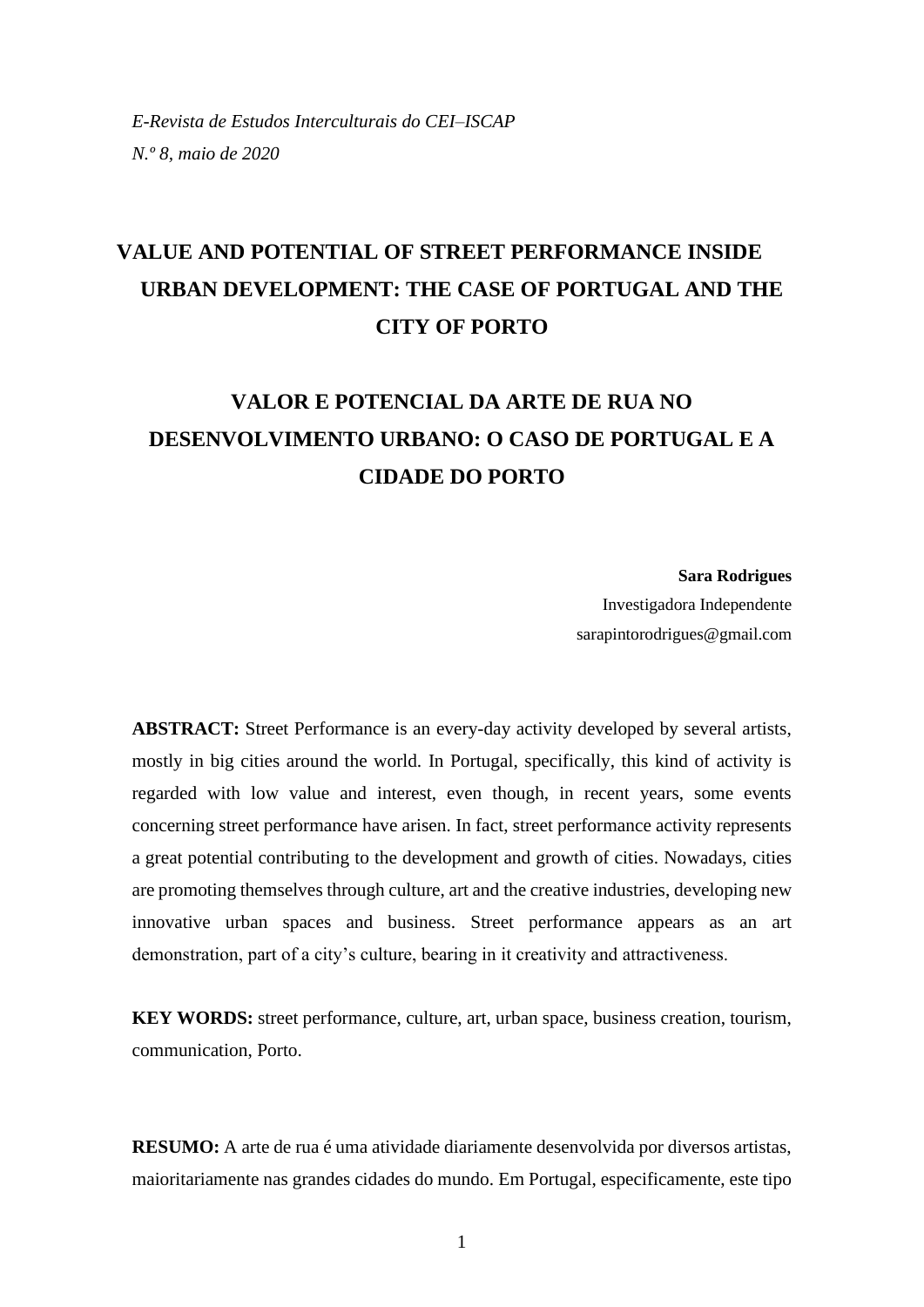de atividade é vista de forma depreciativa e com pouco interesse, apesar de, recentemente, terem vindo a surgir alguns eventos relacionados com arte de rua. De facto, a arte de rua representa um grande potencial contribuindo para o desenvolvimento e crescimento das cidades. Hoje em dia, as cidades promovem-se através da cultura, arte e indústrias criativas, desenvolvendo novos e inovadores espaços urbanos e negócios. A arte de rua surge como uma demonstração de arte, parte da cultura de uma cidade, englobando em si criatividade e atratividade.

**PALAVRAS-CHAVE:** arte de rua, cultura, arte, espaço urbano, criação de negócio, turismo, comunicação, Porto.

## **Introduction**

Street performance, "as a practice whereby various musical and nonmusical performances are undertaken in pursuit of donations from passersby" (Simpson, 2011, p. 416), has been present in Porto city for over thirty years and, in recent years, there has been an exponential growth in the number of performers, such as musicians, dancers, magicians, living statues, clowns and others. One can no longer walk down the street of Santa Catarina without meeting an artist entertaining whoever passes by. As part of the different expressions of a culture, art should be understood as a cultural manifestation wherever its presentation takes place. Undertaken by most as a beggar's work, street performers can be seen through another perspective when considered part of the creative industries as a form of making art at people's disposal.

The art of performing in the street bears in it different value perspectives when looking closely. As an act which promotes interaction between the artist who performs and the people who spectate, and also between artists sharing the same urban space, street performance is an activity working with intercultural communication constantly. The city of Porto is known by the diversity of cultures present in its territory, mostly because of the high number of tourists coming to the city. In this way, street performers are confronted with a multicultural public they interact with. Also, the artists performing in the streets of Porto are not all Portuguese. In fact, a great number of street performers come from different countries and even continents, bringing intercultural communication to the interaction between artists in the city.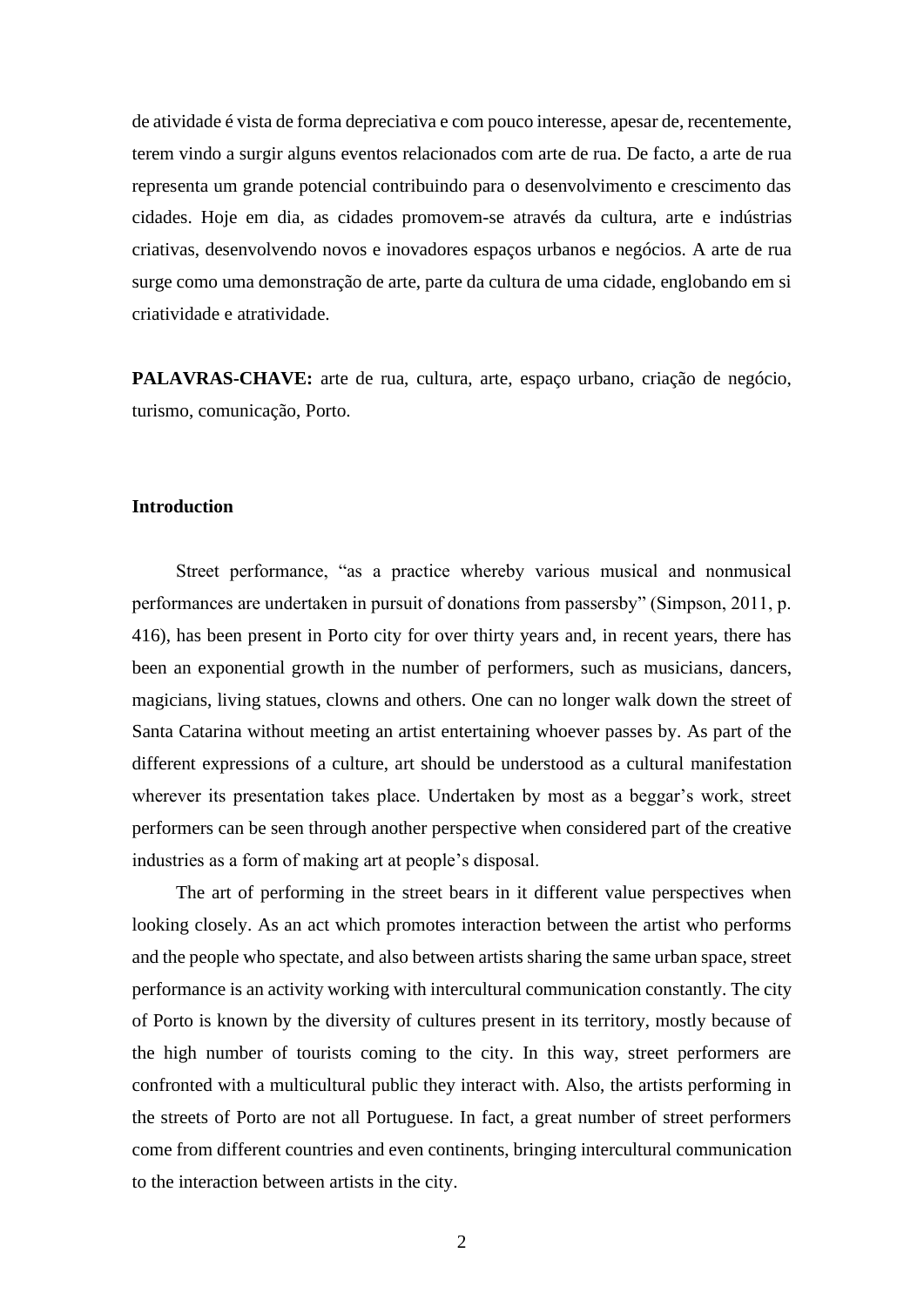Street performance is a form of art expression and, as every art work or demonstration, uses the power of creativity, delivered by each artist in the creation of his performance. Creativity appears, in the actual days, as a key tool in urban regeneration and city's innovation. It helps cities to exceed themselves, evolving and becoming more competitive through the investment of creative activities. Acknowledging street performance as a creative activity can be a step towards a new conceptualization, use and valorisation of this performing art.

Contradicting again the typical perspective over street performers and their work, street performance represents a type of art expression and, simultaneously, a culture expression. Art is assumed as being part of culture, an expression of the culture it is inserted in, and so it can also understand its value through an entrepreneurial perspective. Entrepreneurship appears has a process of identifying and developing business ideas, leading to the creation of city's wealth and international competitivity. The entrepreneurial activity has been working in recent years in contact with culture, finding new shades inside the business creation and leading the big cities to the top of urban, economic, social development. Different expressions of culture can be worked with entrepreneurship and art is one of these components, promoting innovative ideas to the evolution and differentiation of cities activity. Culture and its art expression can be successful tools in the development of business ideas and products.

The presence of street performers in cities' urban space creates a new atmosphere, filled with vivacity and dynamism, breaks into people's routines changing the usual panorama, and fosters interactions between those who spectate and share the performance's moment.

Street performers intervene positively in the touristic experience of those exploring the cultural assets of a new place. Functioning as a form of entertaining to the touristic public but also as a cultural attraction for those interested in an art cultural expression, street performance brings value to the touristic experience.

In Portugal, street performance activity is regarded less positively when comparing to other big cities in Europe, but it has been receiving more attention through the organization of directed events, organized in different cities in the country. In Porto, the presence of street performers is acquired in streets like Santa Catarina, Flores and Ribeira.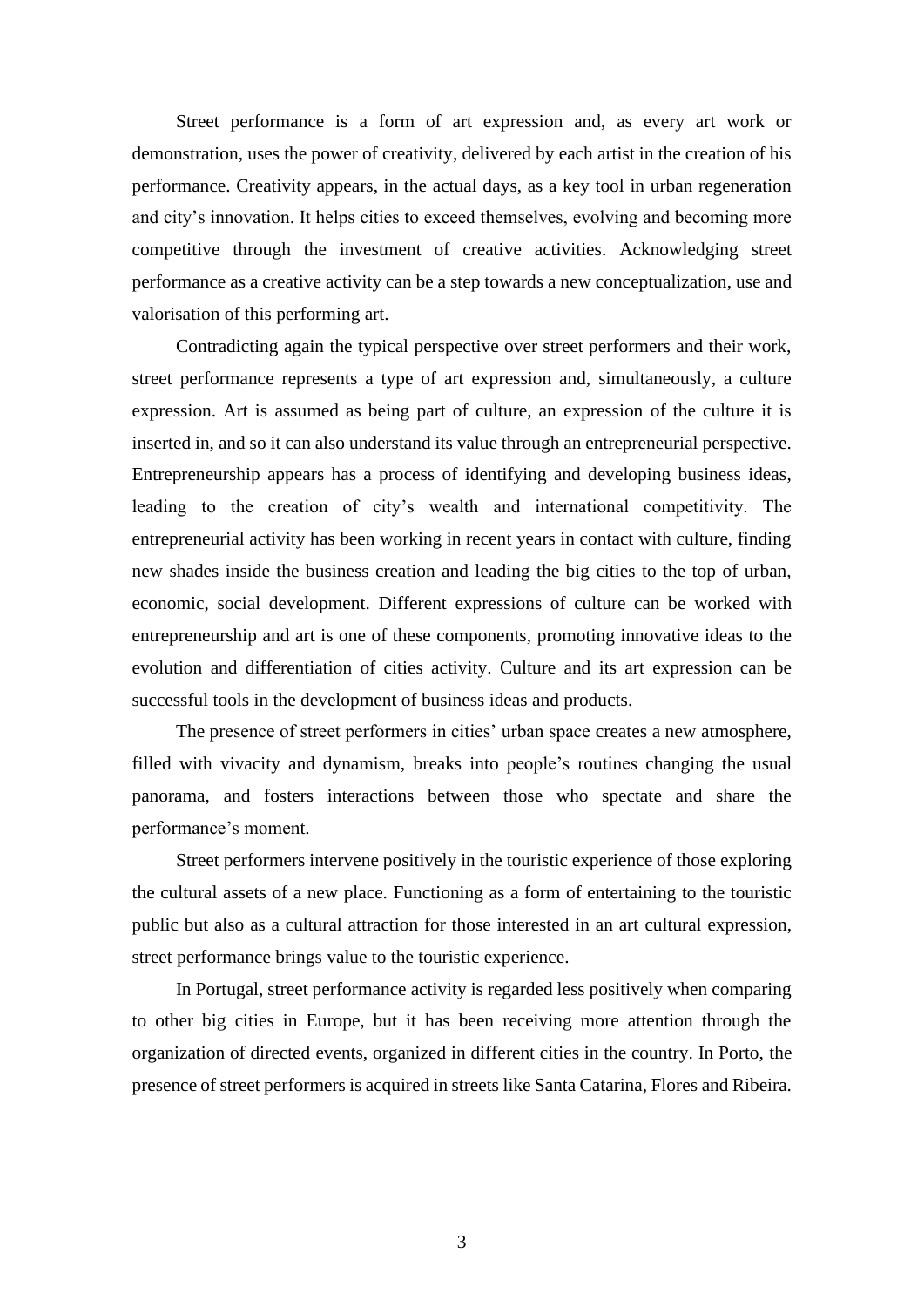#### **Creativity and innovation in urban spaces**

Graham Wallas proposed in 1926 a five-stage model of the creative process, giving life to the creativity field of study. Nevertheless, the first definition of creativity has its roots in 1953, when scientist Morris Stein stated that creativity is *"that process which results in a novel work that is accepted as tenable or useful or satisfying by a group at some point in time."* However, today we define creativity as "the use of imagination or original ideas to create something", according to the Oxford dictionary.

The creative process connected with the urban spaces has been studied by authors like Ebert et al. (1994), Hall (2000) and Landry (2012), reaching the concept of 'creative city' which takes us to the reinvention of the urban space with creativity as a fundamental tool. Silicon Valley, Los Angeles, Barcelona, the Third Italy around Emilia Romagna, Tokyo or Bangalore are examples of creative cities known worldwide for their creativity in the creation of new business and services and for the extinction of old industries that gives place to the production using intellectual capital, rising the value of the city (Landry, 2012). Particular attention has been given to the relation between urban space and cultural and creative activities in recent years, mostly because of their potential in urban revitalization and strategies of regeneration, but also considering the role of creative classes and creative activities in enhancing urban competitiveness and development (Costa et al., 2011).

The design of desirable public spaces is an essential characteristic of creative cities and a fundamental step into creating a creative city. Particular strengths such as attraction, liveliness, identification, diversity, economic value, partnership and public spaces are what brings creativity and drives the formation of a creative city (Kalantari et al., 2012)

> Here are innovative ways of creating employment or applying technology and unleashing the skill of the young or the elderly. There is inspiring architecture that speaks to a city's soul and identity, and there are clever energy-saving devices or public transport that is a joy to use. There are retail environments that merge entertainment and learning, and public spaces that encourage urban buzz and celebrations that capture the unusual, the uplifting and the creative. (Landry, 2012, p. xi)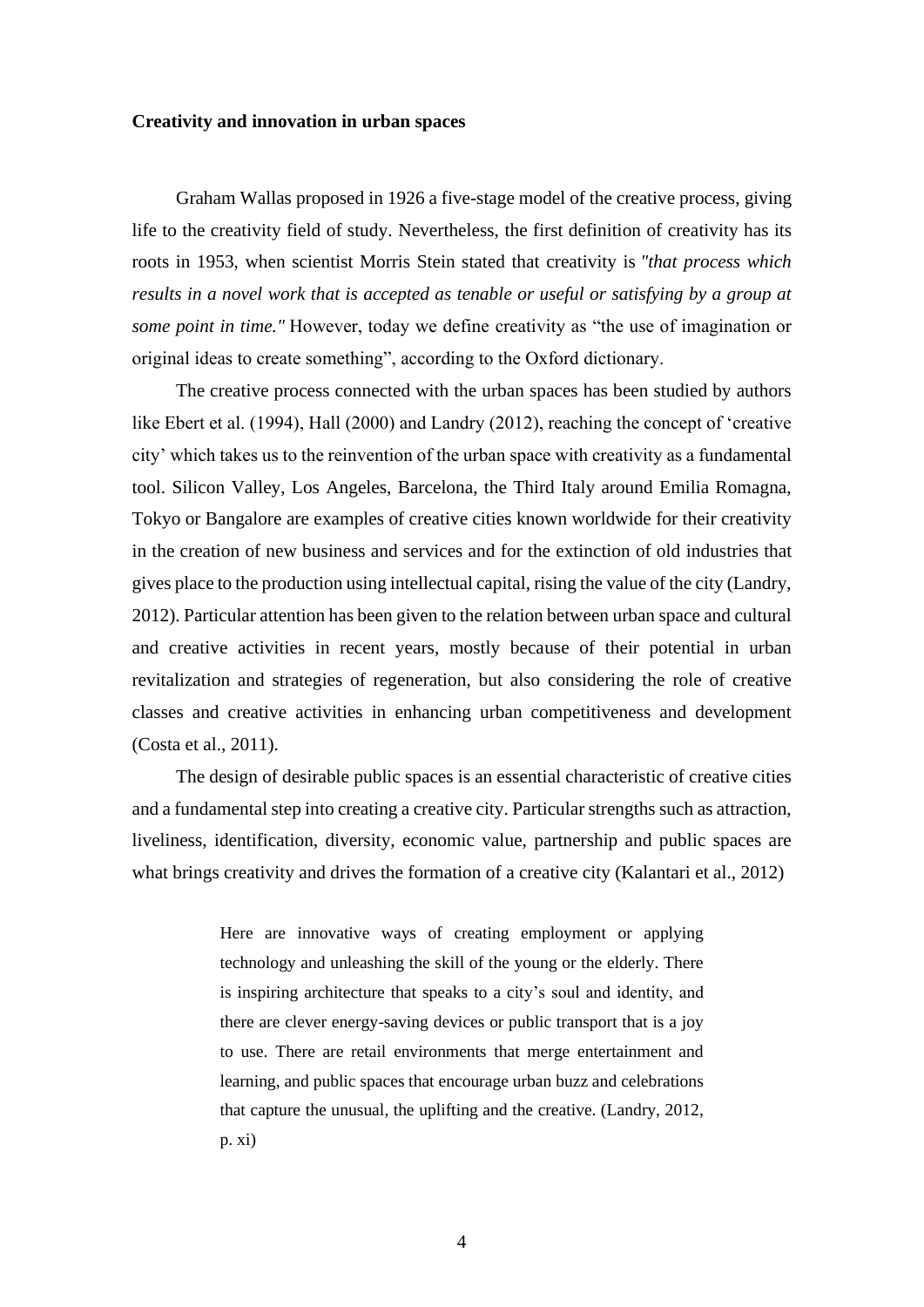We forget that the wealth creators are cities – over 80 per cent for developed countries – and that they have the power of prosperity generation for these countries. Instead we see them as places where crime and fear are a reality, combined with degradation and pollution. We also forget their potential to "provide opportunities and interactions which can solve their own problems and improve the quality of life of whole regions" (Landry, 2012, p. xii). Living in a city can be led by desire and not only by need. When talking about desire, according to a regular UK survey, over 80 per cent of people would prefer to live in a small village compared to 4 per cent who do. Unfortunately, people sometimes cannot afford to live in a village, because of labour or resources reasons, and there aren't enough villages to meet this will. The solution resides in making cities desirable to live in, turning them into valued spaces with a sense of safety, where people feel welcomed and comfortable, and which have a variety of stimulating urban activities (Landry, 2012).

Creativity changes the image and dynamism of a city, welcoming people to discover new and innovative environments with better and personalized facilities and services. When the qualitative impact a city has on its citizens and visitors increases, the recognition and awareness of that city also rises in simultaneous with its attractiveness and economic power. The promotion of a city and its branding enhances the potential of a place, attracting tourism and popularity but also more creative and smart people searching for living places (Bašová & Bustin, 2017).

Landry (2012) defends the idea that creativity is not exclusive for artists and that technology does not possess innovation. The political and social spheres can also work with creativity and innovation, adding value to the urban life and space.

> The right blend makes a city attractive and desirable, with different aspects tempting different audiences: power brokers, investors, industrialists, shoppers, tourists, property developers, thought leaders. Overall, this creates the resonance of a city. The consequence of achieving drawing power shows itself in economic, political and cultural power – the ability to shape things – and, thus, performance and wealth (Landry, 2012, p. xviii).

To address sustainability is a key action for cities to become competitive and stable, as protecting the environment overrules the actual ethical agenda in an era strongly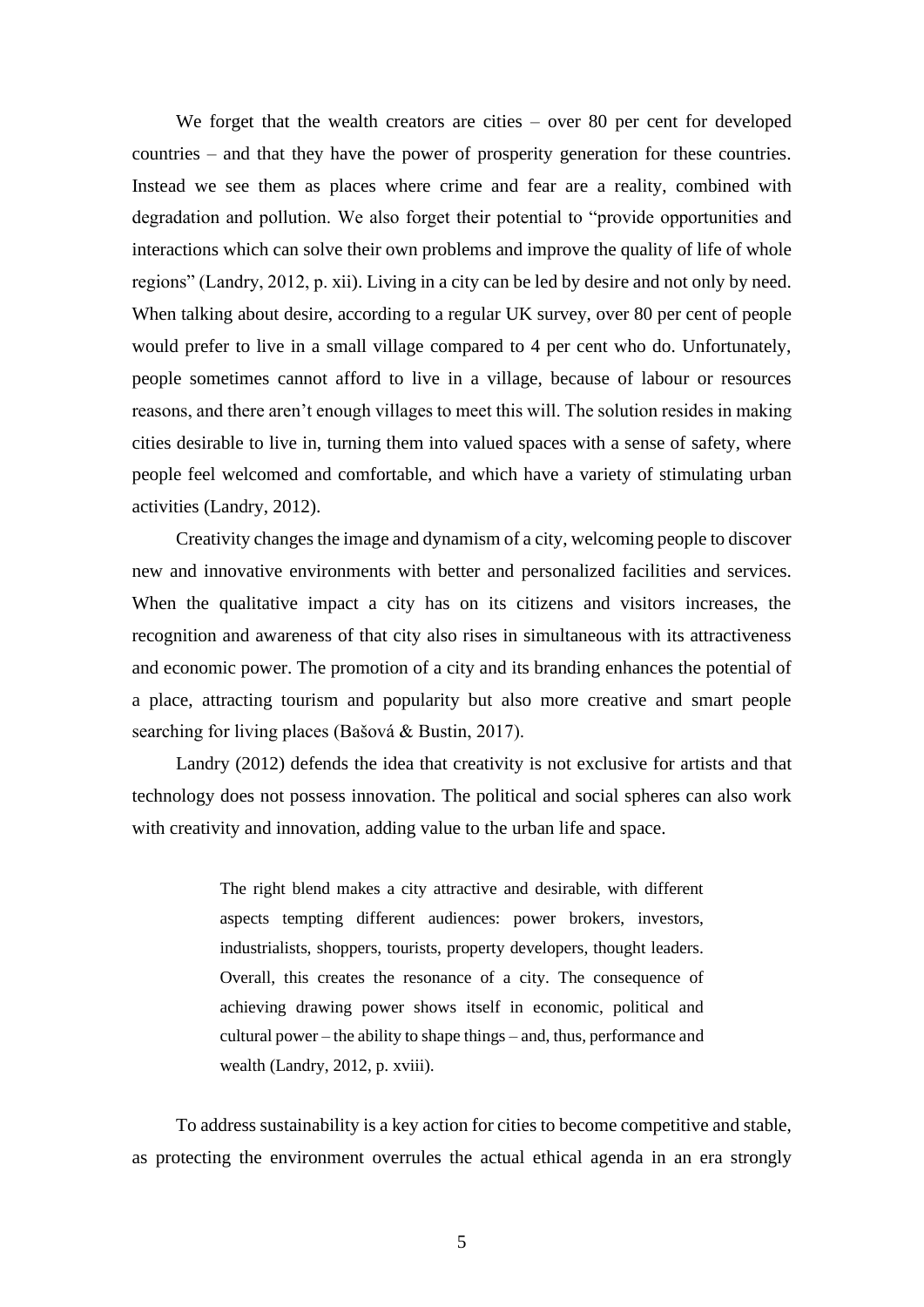marked by society's will to stop harmful behaviour for the planet. They are demanding greater sense of responsibility towards the environmental health regarding how urban spaces respond to this problematic. Creative cities feel the need to act eco-friendlier and adapt measures of reducing harmful habits (Landry, 2012).

Sustainable economic growth patterns can be accomplished with strategies offered by creativity, which also contribute to a more inclusive dynamic of the city. With knowledge and innovation as weapons, the creative sector in post-industrial situations fosters new economic ecosystems, creating jobs focused in the local economy, promoting social inclusion and protecting workers from relocation in a global context. There are numerous examples of deprived urban areas where creative hubs function supporting their most vulnerable communities and regenerating these areas. The city of Santos, in Brazil, suffered from high unemployment and social inequality. Investing in creativity to address these issues, Santos was able to support people from the most vulnerable communities and to revitalize one of the most marginalized districts in the city, through the initiative Creative Ecofactory. This school directly supports youth employability, training students in making urban furniture or decorative objects with recycled wood, collected in the surrounding area by municipal services (UNESCO, 2019).

Contemporary visions of growth and work are reflected in the creative sector's extensive improvement. Placing people at the centre of development, we can rethink our strategies of economic growth and address new patterns of consumption and production, reaching a more environmental concerned way of life, bringing people together in the search for these objectives.

> The process of being creative, though, does even more. It can, in principle, help to solve any problem and can grasp potential. It has many expressions, such as physical things like great design or architecture or transport systems. It is invisible, too, as the ability to express oneself can provide motivation or engender confidence. Creativity also helps to develop culture and identity because the innovations that it generates shape what a place becomes (Landry,2012, p. xxv)

The creative sector bears in itself dynamism and growth potential, together with the generation of positive externalities in the areas the creative activities are located. It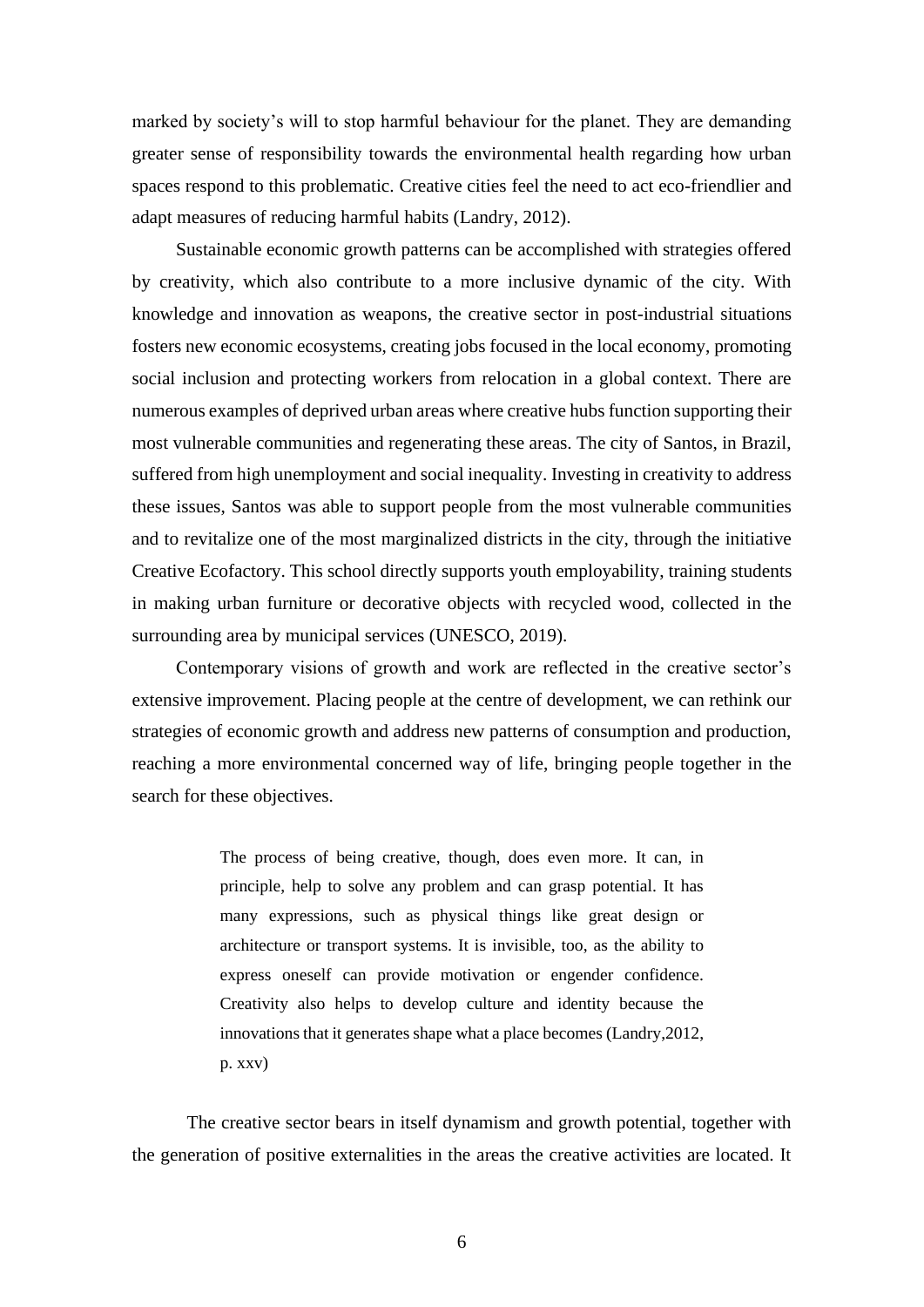also interacts with other activities, leading to cluster effects, and add great value to the locality (OMC,2012).

In order to a city to reinvent itself creatively, habits of creative thinking have to be introduced into the society. It all begins with education, then reaching the private and community spheres, enhancing the use of imagination to solve problems, the creation of opportunities, and the development of the minds that will not keep our urban space in the past. Future profits can be safeguarded with the encouragement of innovative experimentation, decentralizing the focus of cities from inputs/outputs or codes and rules. As Landry (2012, p. xxv) states, "in a society where ideas are increasingly the key currency, the ability to create ideas drives both social well-being and prosperity, provided the culture is willing to change, and fosters the infrastructure to turn concepts into innovations". Its people resources with their skills, talent and creativity, working and running the urban space, towards a successful future, construct the competitiveness of a city. Florida (2002, p. 68) also defends that in order to achieve regional economic dynamism, it is fundamental to attract and retain a 'creative class', defined by him as "people who add economic value through their creativity". The presence of a creative class in any region has positive effects on economic growth in the form of advanced innovation and expansion of technology sectors. Florida (2004) implies that the presence of creative people in a society, interacting with others inside the community, spreads creative thinking.

> The key actors in those places which have exhibited growth share certain qualities: open-mindedness and a willingness to take risks; a clear focus on long-term aims with an understanding of strategy; a capacity to work with local distinctiveness and to find a strength in apparent weakness; and a willingness to listen and learn. These are some of the characteristics that make people, projects, organizations and, ultimately, cities creative (Landry, 2012, p. 4)

In her debate on creativity as something natural and creativity as an acquired skill, Ruth Towse (2004) highlights uniqueness of individuals capable of being creative in the artistic field. The investment on the enhancement of individuals' creative abilities fosters the production of more creative and innovative products and even more valuable products (Costa et al., 2011).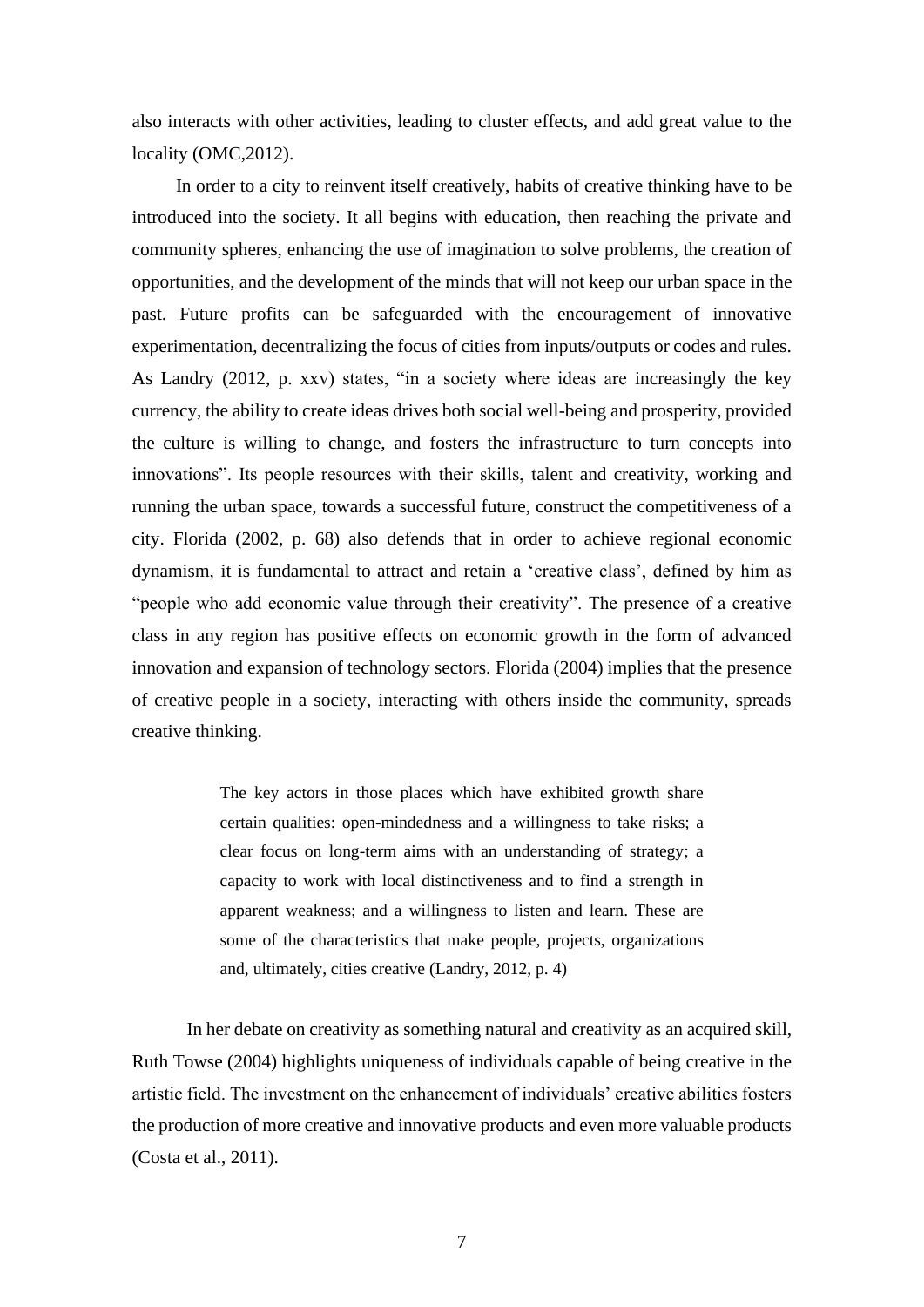Creativity brings a new point of view with imaginative thinking and inspiration to reach the cities of tomorrow, helping cities to come up with new solutions to social issues such as house, transport, feeding and education, while keeping in mind the reduction of its ecological footprint. Restoring existing buildings to meet contemporary demands, designing public spaces reflecting cultural diversity and promoting social interaction, conjugating cultural practices and well-being in urban services, all of this can be accomplished with creativity. "Creativity also fundamentally transforms our interactions with the urban environment – notably through design or media arts – prompting the transformation of urban uses, facilitating new forms of social interactions and experience sharing and forging new urban narratives" (UNESCO, 2019, p. 9).

Bringing innovation to the urban space starts with paying attention to people's desires, what will make a space attractive, meeting their necessities. Renovating public spaces where people can meet, exchange ideas and network, fostering a social space through modern urban design, paying attention to aesthetics, manages to bring out an atmosphere that will attract people. Transforming these spaces into wireless zones, technologically advanced, which give people the possibility to work and communicate, is a key characteristic for levelling up a city (Landry, 2012). Clark et al. (2002) claim that urban attractions, such as parks, museums, art galleries, orchestras and signature buildings, propel urban growth. Transforming our urban space into an 'entertainment machine', in an era where the driver of social and urban change is the consumerism of the individual, with the conversion of the city into a leisure place with the reinvention of our infrastructures and services, the affluence of people is enhanced and the economic growth is boosted.

Mommaas (2009) observes the creation of creative clusters as a strategy for the planning of urban spaces at a cultural and economic level. These clusters focus on cultural aspects like the arts, visual and performing, leisure activities, design and multi-media, bringing new ideas to the new innovative spaces of the city. They help developing new strategies, with a focus on culture together with lifestyle factors and consumption activities, changing the city's image and attracting tourism and income (Flew, 2009).

Keeping in mind a place's characteristics, creative dynamics related to them can be created, highlighting the important role of the urban milieu (Costa et al., 2011). Understanding the value of cities' urban characteristics, place promotion is identified as a strategy to enhance the innovative image of a city and its competitiveness. Jayne (2017, p. 1) also comments on this strategy, observing that "in recognition of the complex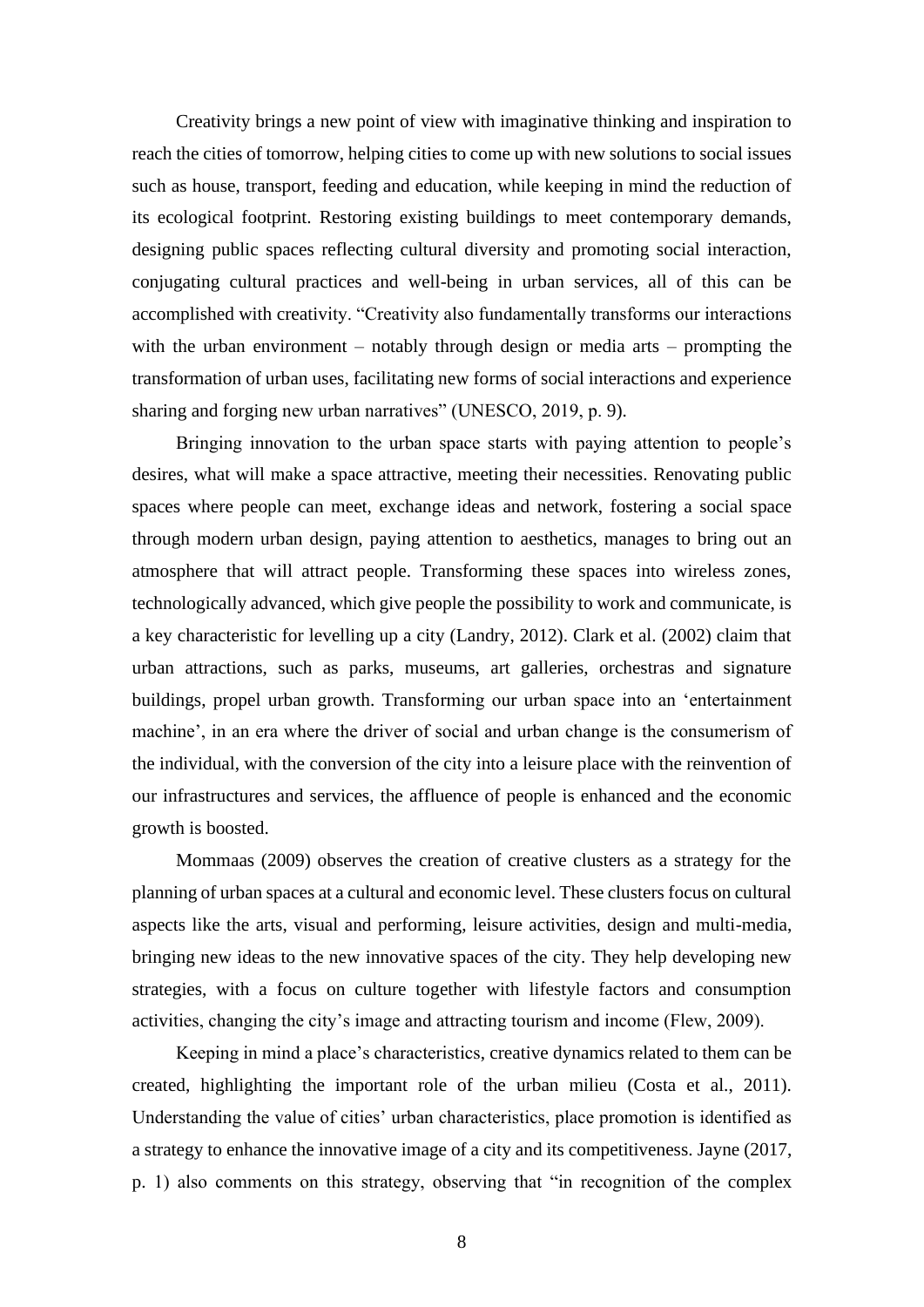plurality of the contemporary urban villages, more prosaic 'low' and street culture, working-class traditions and ethnicity, sex and sexuality are also increasingly commodified in narratives of place". Place-promotion campaigns and projects have also been produced with help from local authorities and private companies who invested in business, retail or cultural environments for them, reinforcing the city's cultural lives (Jayne, 2017).

> Culture, therefore, should shape the technicalities of urban planning rather than be seen as a marginal add-on to be considered once the important planning questions like housing, transport and land use have been dealt with. By contrast a culturally informed perspective should condition how planning as well as economic development or social affairs should be addressed. (Landry, 2012, p. 7)

Creativity based on culture stimulates social innovation, strengthens bonds between people and offers new approaches on how to deal with communitarian problems. Culture has proved to be helpful in regenerating urban areas with social issues, promoting social cohesion, preventing crime and fighting pollution (OMC, 2012).

Creativity reveals itself as a strong weapon for the restructuring of cities, constructing a path to problem solving solutions, generation of new ideas and reconceptualization of spaces. With creativity, the innovation of the urban space opens new horizons, aiming for a higher level of competitiveness with other evolved and modern cities, the enhancement of the attractiveness of new public spaces, where people feel comfortable and embraced, and the influx of tourists and investors. Acknowledging creativity as a fuel for the strengthen of society's mind, will highlight the potential of educating people bearing in mind the use of imagination in their daily tasks, building citizens who bring innovation to whatever role they play in our community. Culture pops out in the discussion of creating innovative urban spaces as a key ingredient in fostering the development of a city's image, reputation and interest.

Street performance, as an art demonstration, bears in it creativity in each performance an artist creates. In the artistic and cultural sphere, creativity is a key ingredient in the artistic creation, bringing it value and meaning (Costa, 2003). Its presence also brings innovation to the urban space, providing a new experience of the city and filling the streets with colour, music and vivacity. In this way, street performance can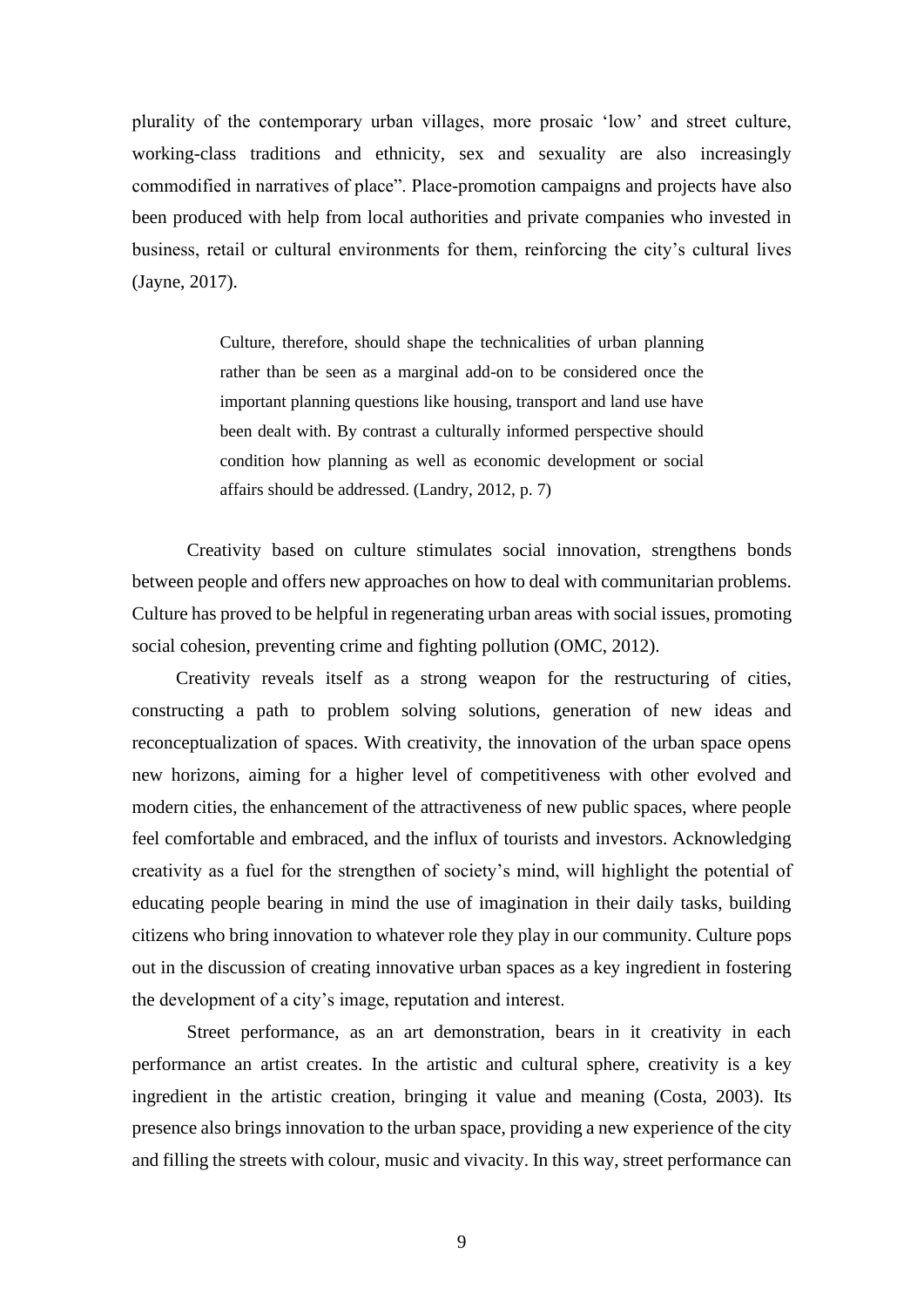be involved in the creative strategy for enhancing the competitiveness of a city and its promotion, reconceptualizing the urban space and attracting people.

### **Entrepreneurship in Culture**

The concept of entrepreneurship is characterized as a process and act by which societies, organizations, regions or individuals identify and follow business opportunities in order to achieve wealth creation. Culture is defined as the everlasting value set of a region, nation, or an organization (George & Zhara, 2002).

Entrepreneurship can be understood as the art of making it happen with creativity and motivation. It consists in the pleasure of realizing with synergism and innovation any personal or organizational project, in permanent challenge to the opportunities and risks. It is to take on proactive behaviour in the face of issues that need to be resolved (Baggio, 2015).

In fact, entrepreneurship can create a major contribution to the economy of a nation, providing its growth through the dissemination and commercialization of knowledge and ideas, bringing innovation to the city. These ideas and knowledge are the entrepreneur's weapon for spawning new services, products, jobs, the reinvention of society (Karlsson et al., 2010). Thus, the entrepreneur has a lead role in the transformation of the creative city, possessing the skills and the right perspective to identify opportunities of urban exploitation for the generation of a new city's image, business and social environments.

> A further route to the creative city came from an interest in culture. Two significant connections were how cultural evolution shapes urban development and the intrinsic link between creativity and the development of culture. With the decline of existing resource and manufacturing industry, culture was seen as a saviour for many cities in Europe and increasingly elsewhere (Landry, 2012, p. 6)

Leadbeater and Oakley (1999) draw attention to the fact that creativity is what makes cities modern, calling big and diverse audiences who consume culture in different forms of artistic expression but also culture as the traditions and background of the city. These cities are themselves clusters of cultural business, mixing ideas from the people they attract, generating ideas, knowledge sharing and dissemination.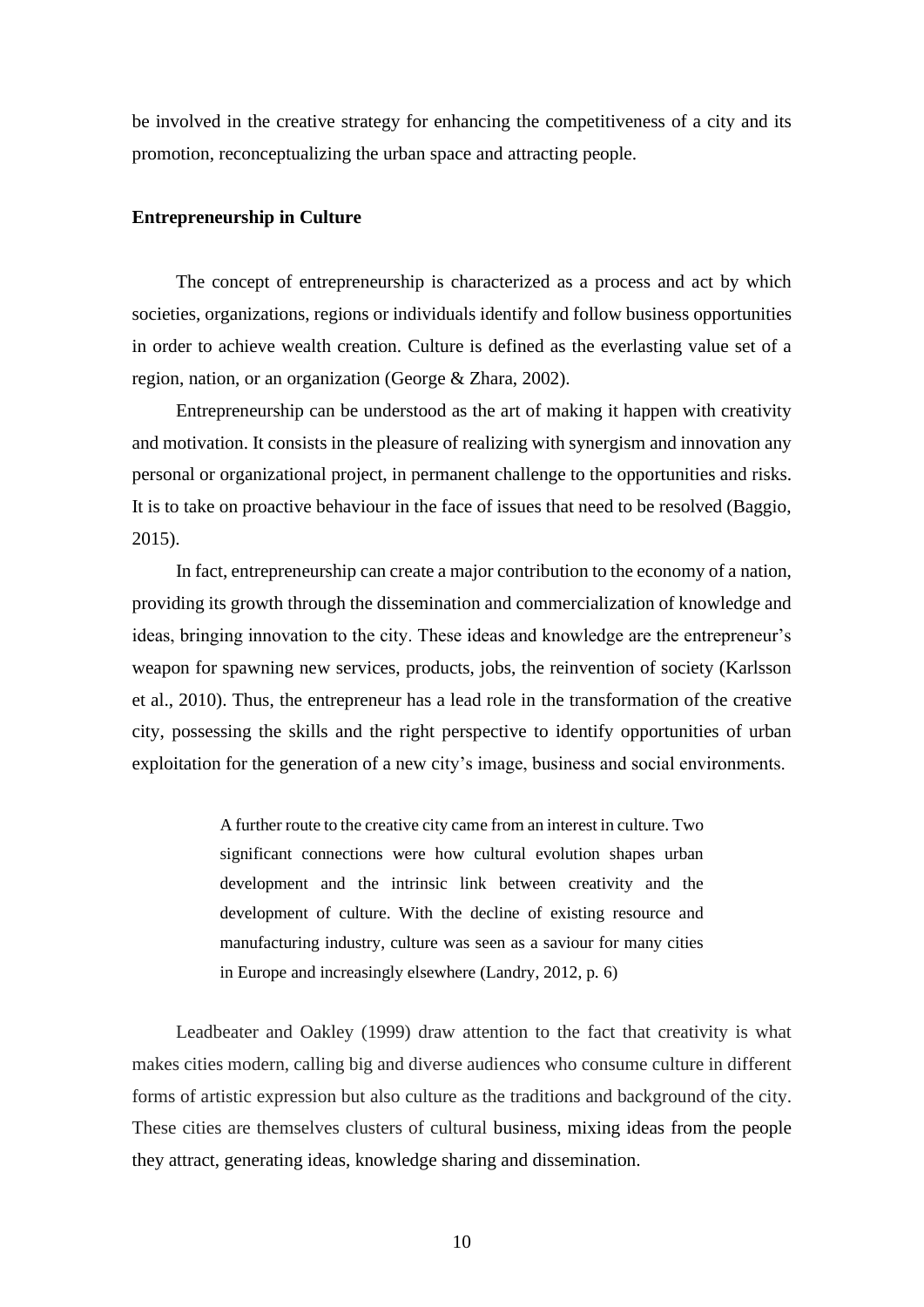Culture opens space for perception and impact as the lens through which we should understand urban development, regarding the beliefs, traditions and heritage of a society. According to Landry (2012, p. 9), "the cultural industries, hotbeds of creativity, are significant economic sectors in their own right and employ 3–5 per cent of the workforce in world cities such as London and New York or Milan and Berlin". Culture attracts tourism, focused on a restricted side of culture expressed through the arts – museums, galleries, theatre and shopping. International companies are also drawn by a rousing cultural life for employees, after an inward investment on the cultural sector and institutions (Landry, 2012).

Language, food and cooking, leisure activities, clothing and subcultures, or intellectual traditions are resources that can be reconsidered to develop new services or products as they convey the personality of a region. These are cultural resources for the creative industries as well as the visual arts. They are, as Landry (2012, p. xxxi) describes, "the raw materials of the city and its value base, and they replace our traditional assets". Cultural resources identify its city, what it has to offer, its essence and potential. The city can through them show its uniqueness and what differentiates it, drawing attention and curiosity (Landry, 2012). Leadbeater and Oakley (1999) also highlight the role of culture, in all its different manifestations, empowering the city and the entrepreneurial work:

> Culture is increasingly central to how cities 'brand' them-selves to attract students, inward investment and tourists. One of the most outstanding recent examples of this strategy is the transformation of Bilbao's international reputation with the building of Frank Gehry's Guggenheim Museum. Cultural entrepreneurship at the civic level will be critical to instil a renewed a sense of purpose, especially in cities that have been hollowed out by job losses and economic decline. To be effective, however, this demand-side approach to 'rebranding' a city with a new cultural image has to be matched by investment in indigenous production and business creation. (Leadbeater & Oakley,1999, p. 17)

The cultural depth of a place can also derive from history, understanding the culture of a region as its ancient traditions, background and foundation. The city's identity can have its routes in history. Civic pride and homeland confidence can be intensified by the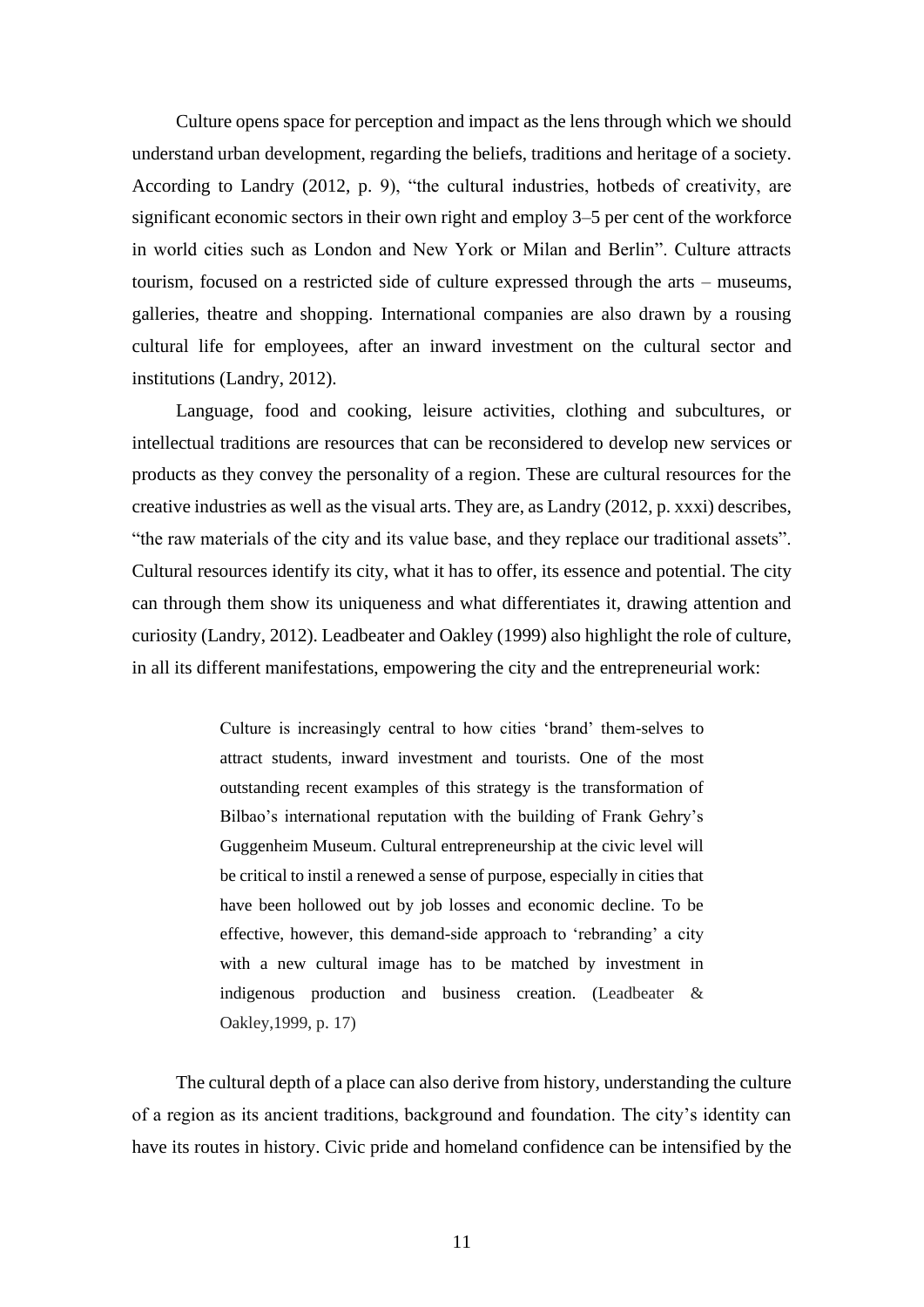enforcement of historical identity aspects, bringing credibility and authority to institutions, such as the Harvard–MIT, educational cluster around Boston (Landry, 2012).

"Creativity is not only about a continuous invention of the new, but also how to deal appropriately with the old" (Landry, 2012, p. 7). Senses of patriotism can be addressed and increased by the reinvention of historical marks that strengthen the city's personality and highlight. The history of a city can be promoted trough a refreshing and creative channel, conveying it as a factor of interest and attraction to the city. The affirmation of a region's routes enhances people's pride for their homeland and sense of belonging.

Community cohesion is reinforced by culture, binding people with their shared traditions and values of the same place of birth, as well as personal confidence and people's mental and physical well-being. A democratic lead matches people's ability as citizens, and employment and training strategies are evolved and reconceptualized (Landry, 2012).

The entrepreneur, being a professional business creator through ideas and knowledge, sees in the varied aspects and expressions of a city's culture numerous products to be explored and used for the creation of new business and the affirmation of a city's personality, raising the city's level of competitiveness. Leadbeater and Oakley (1999) use as an example the creation of the European City of Culture Year in 1990 and the 1999 Year of Design and Architecture in Glasgow, an initiative delivered and implemented by the local authority who used culture to revive the city's reputation, reinforcing the city's ability to engage in these industries, also representing it through artistic works.

Urban spaces are being reinvented with basis on wealth creation, in association with an increase of demand and consumption, and attention to visual factors of attraction, delivered by the cultural and service industries, which influence people on spending money also in consumption spaces like restaurants, museums, casinos, sports stadiums. The economy is then focused on the generation of economic and cultural symbols and the places of creation and consumption of these symbols. As Zukin (1998, p. 830) observes, "sociability, urban lifestyles and social identities are not only the result, but also the raw materials of the growth of the symbolic economy".

Entrepreneurship pops out as an innovative way to take action and help with the development of these new economic and cultural plans, assuming the creation of ideas for new employment, events, urban planning and attractions, leading the city to the new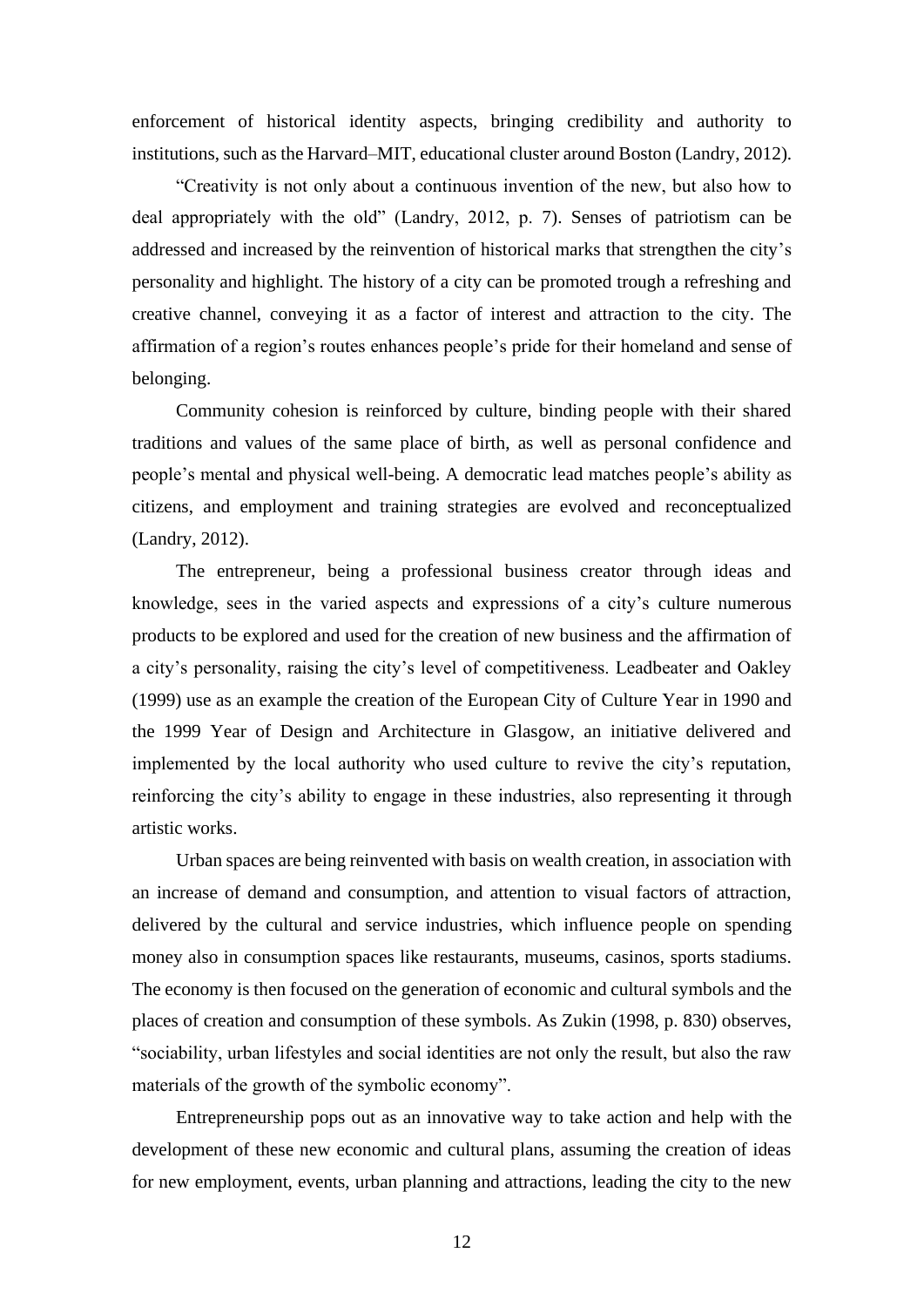level of development where cultural symbols and spaces are the face of business. Freytag and Thurik (2010, p. 4) concluded that "differences in growth are partly due to differences in regional innovativeness, which can be explained by differences in entrepreneurial culture. Therefore, culture affects growth through the intermediating mechanism of innovativeness". Culture, as the set of values, beliefs, traditions, history and symbols of a community, and innovativeness are the pair of raw material entrepreneurs' work with, seeking to achieve this regional recreation and development.

> Cultural industries and entrepreneurs will play a critical role in reviving large cities that have suffered economic decline and dislocation over the past two decades. Culture is not just a source of jobs and income but also a sense of confidence and belonging. Cities that have invested successfully in cultural renewal do so to generate not just economic growth but also a renewed sense of civic pride and purpose (Leadbeater & Oakley,1999, p. 16)

However, according to Davidsson (1995), the region's culture, regarding its values and beliefs, also affects the entrepreneurial action. McClelland (1961) defends that a supportive environment for entrepreneurship, achieved through an upholding culture of entrepreneurial values, sparks an entrepreneurial performance among its citizens. In contrast, Etzioni (1987) believes that the entrepreneurial behaviour can have a higher or lower degree of social legitimation depending on the prevalent and stipulated beliefs and values of a society, in despite of the firms' founding values. Either way, both authors recognize the values and beliefs of the culture as fundamental in fostering entrepreneurial behaviour. Leadbeater & Oakley (1999, p. 31) argue that the entrepreneur's "skills and talents usually emerge from a creative community and they are sustained by a shared milieu". They also defend the promotion of a creative environment within cities in order to have successful cultural entrepreneurs.

> A measure of 'entrepreneurial culture' is developed using individual value patterns of entrepreneurs and non-entrepreneurs. Extensive robustness analysis suggests that differences in economic growth in Europe can indeed be explained using this newly developed variable, albeit in an indirect way. Differences in growth are partly due to differences in regional innovativeness, which can be explained by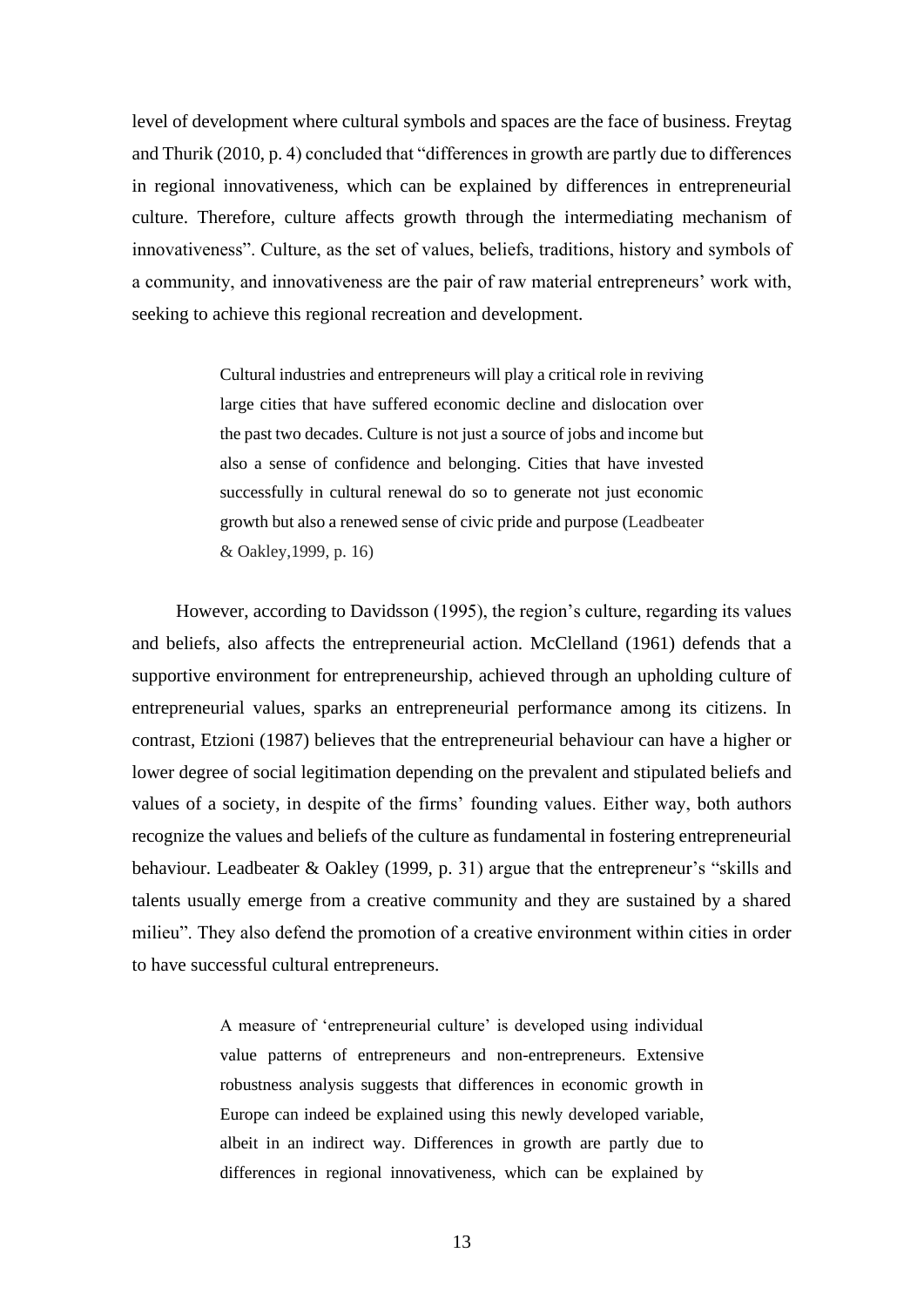disparities in entrepreneurial culture. Therefore, culture affects growth through the intermediating mechanism of innovativeness. (Freytag & Thurik, 2010, p. 4)

The implementation of an entrepreneurial mindset and course of action in a society proves to be the first step towards the creative city. In this way, citizens will be more willing to support entrepreneurial action or even to embody entrepreneurial behaviour. More professional entrepreneurs will rise, working for an innovative, developed and engaging city. Using cultural heritage to strengthen and highlight the city's identity and image can be the focus of entrepreneurial work, creating new subjects of foreign interest and attraction, elevating the city's cultural offer and competitiveness worldwide, and building new jobs and business which press forward to economic growth.

Street performers have been present in the streets of Porto's downtown for several years now. They are part of what makes the city itself, as an element of its culture and can be of entrepreneurial use in the development of new business ideas for the city's growth. Entrepreneurial activity regarding street performance in Porto can contribute to the reinforcement of the city's identity and attractivity. As a form of art expression and part of the city's culture, street performance can be a tool for entrepreneurial work, showing that the arts and culture can be a means to the creation of business.

### **The arts and culture as a means to create business**

The cultural industries in the actual society are gathering continuously more importance for the economic growth and the creation of new employment. On the basis of the estimates from the Creative Industries Task Force report, Leadbeater and Oakley (1999, p. 13) observe that "4 to 5 per cent growth in these industries, twice the rate of the economy as a whole, they could employ 1.5 million and generate revenues of £80 billion, worth 6 per cent of gross domestic product, by the end the next decade".

This economic growth delivered by cultural industries has part of its fundaments in the work of the cultural entrepreneurs who intensively connect with each other and other professionals and industries, within a city. In the process of developing their projects, entrepreneurs work in collaboration with, for example, graphic designers and video makers. The high level of internal trade, within the cultural industries, reflects itself in the need for more workers, generating more jobs, upgrading the quality of life and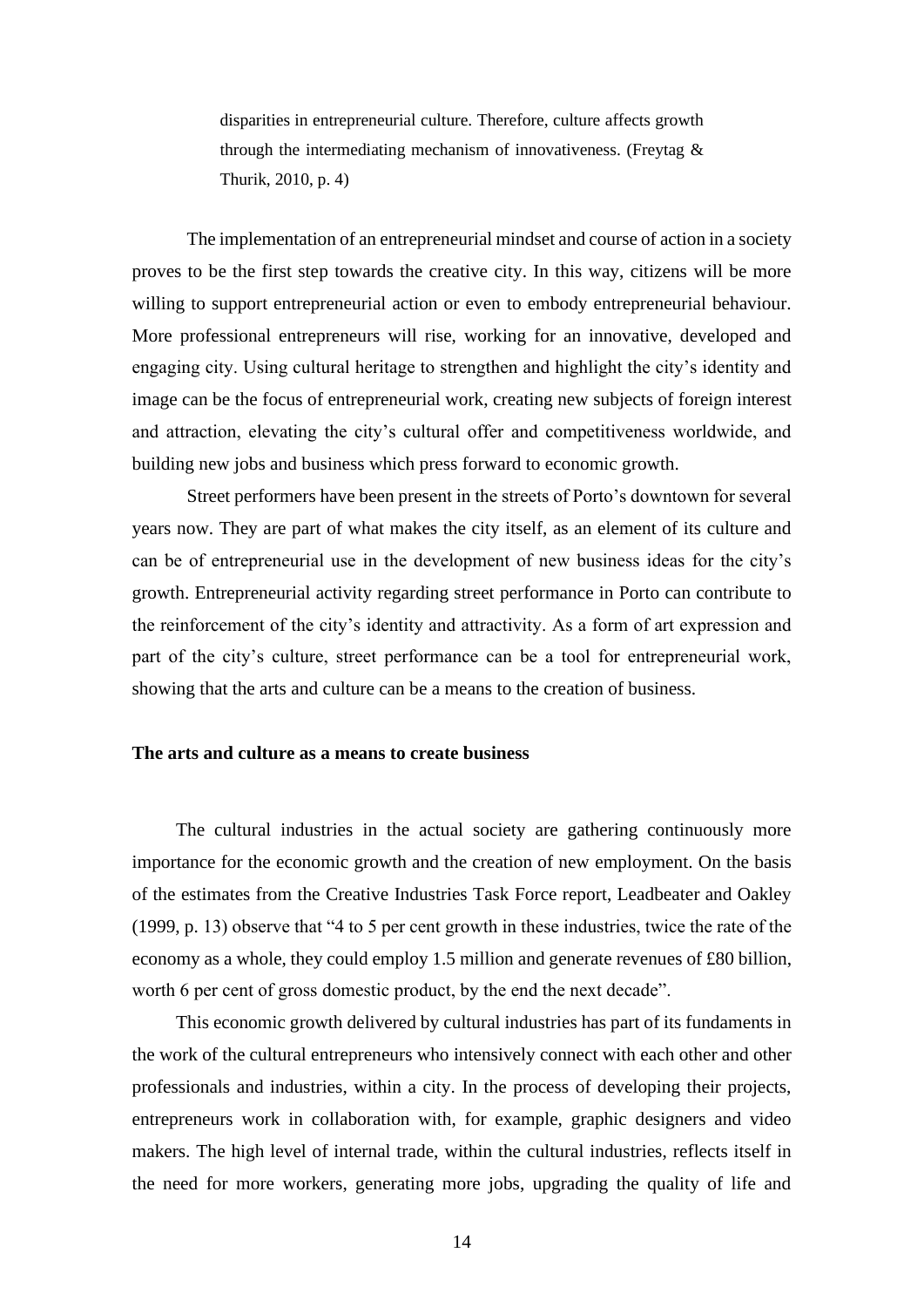opportunities and proving cultural industries to be a profitable investment (Leadbeater & Oakley, 1999).

Inside the cultural industries activity, an investment in art creates meeting places where distinct people from a society gather and share the same environment, promoting a sense of belonging and social cohesion. Supporting the development of these art meeting places makes space for more work posts and business opportunities. Leadbeater and Oakley (1999) support the importance of art and culture with two concrete examples:

> Art and culture play a central role in some of the most impressive examples of social entrepreneurship, such as the Bromley-by-Bow project in the London's East End. Culture provided a central focus for the debate over Scottish identity in the run up to devolution, for example, through the opening of the National Museum of Scotland. (Leadbeater & Oakley 1999, p. 17)

The Bromley-by-Bow project portrays the history of a Church congregation going through a phase of a low members number who wanted the community to be able to use the Church's buildings. The project began when a group of local artists, a sculpture, childcare pioneers and an entrepreneur decided to transform these buildings into a pioneering charity, which provides a medical practice and a community research project, helping people with their health needs. The Bromley-by-Bow centre gives answer to society's needs, conducting different projects and services created with a basis on entrepreneurship and innovation.

Leadbeater and Oakley (1999) perceive the consumption of culture as a public, collective and shared action, granting the common experience of sharing language, images and whatever aspect of culture. They support their idea giving as an example the influence of black music from which modern fashion, pop music, language and style connected to it spread, especially in Britain where black people have influenced culture through pop music being this the strongest channel of influence they used.

Several authors have analysed how art spaces contribute for the development of economy and community. They identified art spaces as local revival places that lift tourism and consumption and improve life's quality in certain regions, being recognized widely as neighbourhood conveniences. They boost the neighbourhood revitalization creating opportunities for marginalized groups, such as homeless people or mentally ill,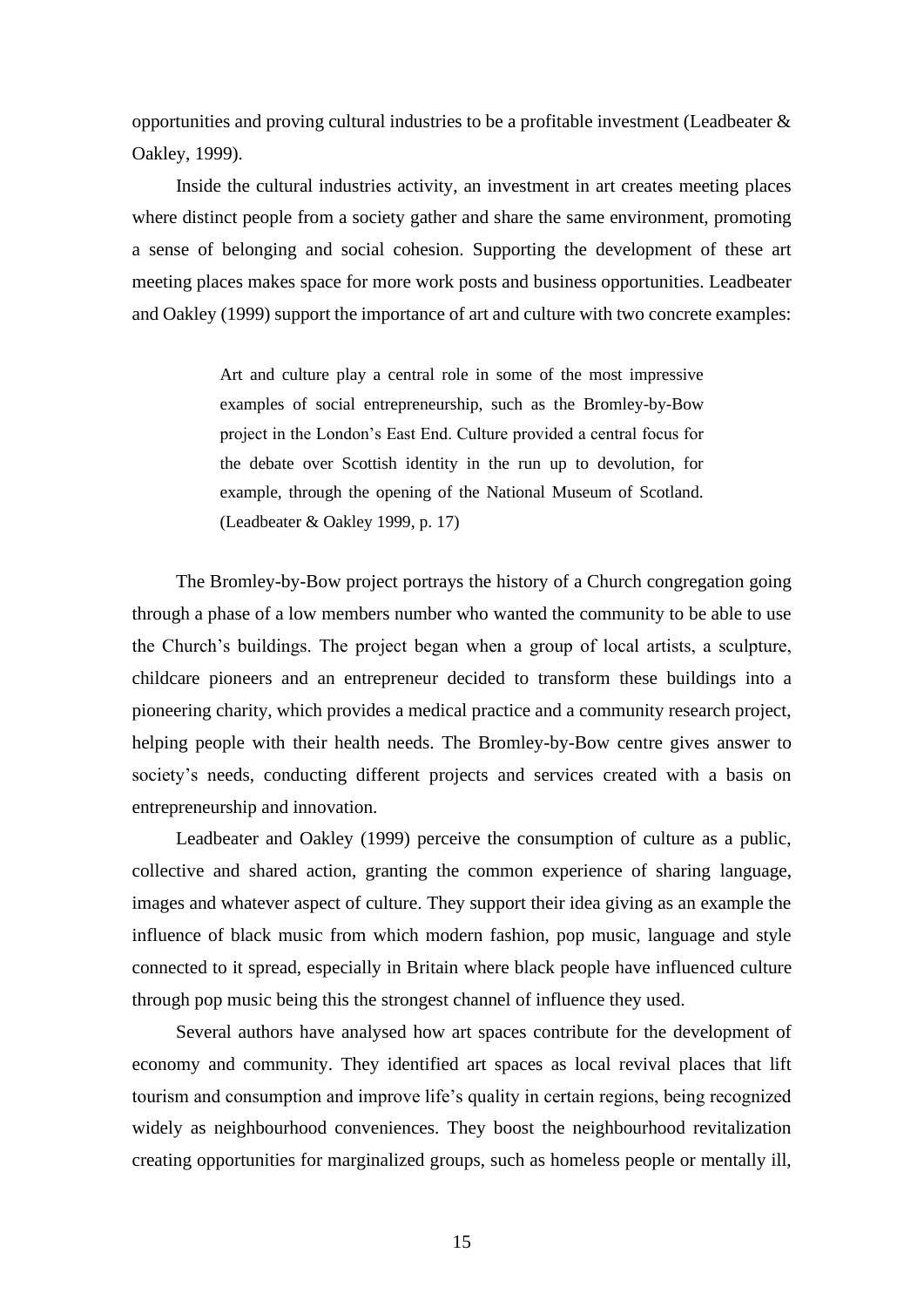and providing access to artistic activities for those who want to participate or even try to start a business project, this way achieving community engagement. Art spaces are also distinguished as incubators for creativity stimulation and new talents, adding the space, work and equipment needed, as well as artistic and business programs for the development of skills. These spaces may offer other new opportunities for artists, arranging space for work exhibition and an environment where they can discuss with other artists, search for opinions and encourage each other. Finally, by implementing a collective sense of identity, mutual trust and understanding, art spaces foster the feeling of belonging to a specific place and culture, building social capital (Grodach, 2011).

Mommaas (2009) regards the consumption of art as the focus of art spaces undertook by local governments who prefer to use the arts as an object for the generation of tourism and place promotion, instead of a hatchery of cultural economy and art. By creating spaces for exhibitions or for the use of artists, local governments are creating cultural centres of attraction which tourists might be interested in visit as part of their cultural meeting of the city, and which might be used for the promotion of the city's cultural offer and events.

The investment in cultural and arts industries works as a strategy for the creation of new innovative business, enhancing the creative and modern image of the city and improving the quality of life for citizens as well as their satisfaction and sense of belonging and support from their homeland. It expands the cultural offer of the city for foreign visitors and its citizens, and the valorisation and input of the city's personality, heritage and artistic talent. Investing in these industries gives power to the creation of new spaces in the city, which generates the attraction of other business to the space, contributing to its economic development and growth. In this way, street performance can be part of this strategy for creating business as an art expression and a cultural phenomenon in the city of Porto, which changes the urban space and generates economic capital.

## **Street performance and tourism**

Urban centres are currently attracting increasingly more tourists, a cause deriving from a 'cultural revival' in tourism. The cultural component of the tourist market is a sector that has been growing steadily. The tourism industry and the governmental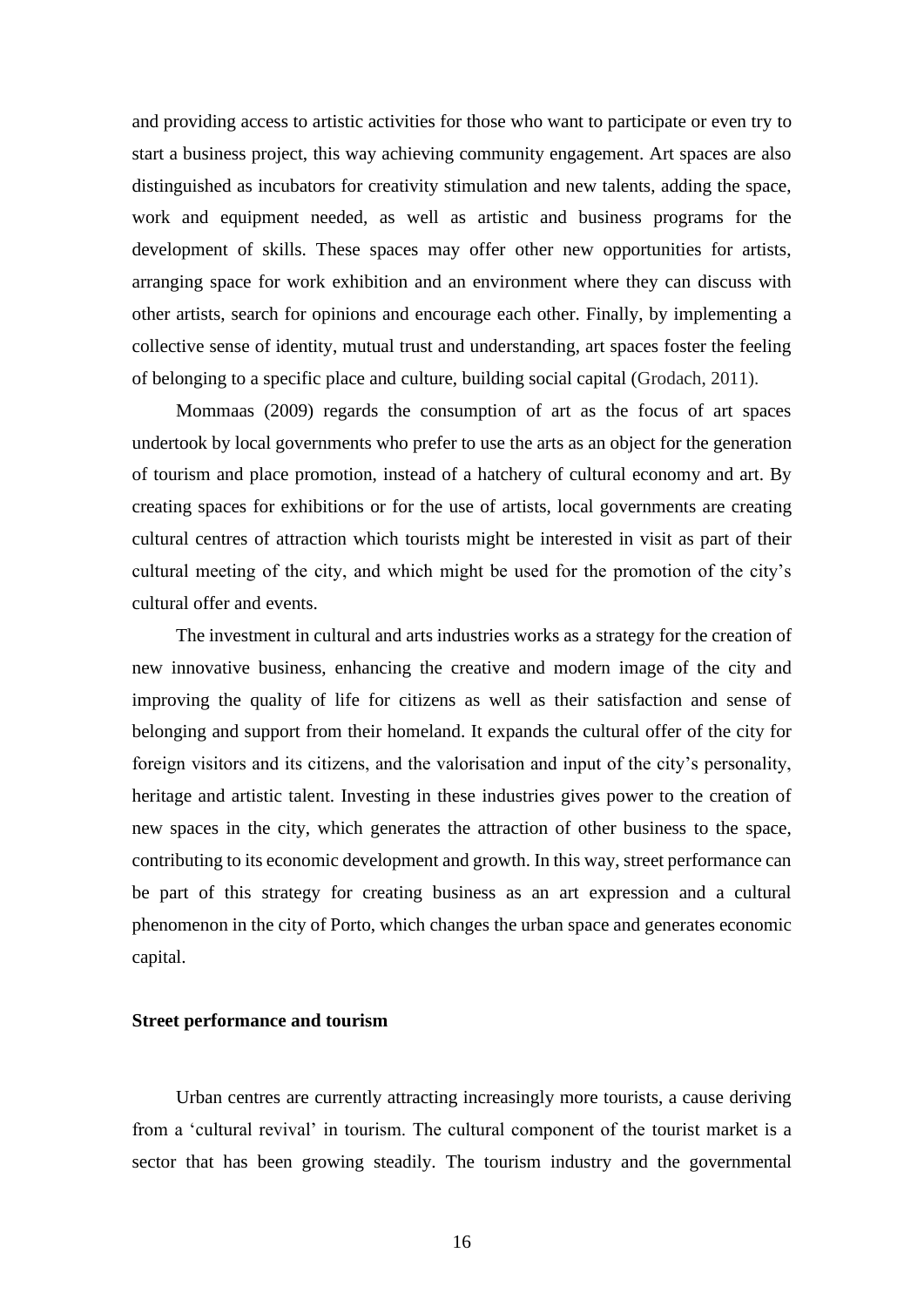agencies receive new management considerations and approach methods, brought by the expanding interest in a city's diverse cultural agenda, cultural heritage and historical places.

The type of tourism which highlights its' cultural dimension is denominated cultural tourism, defined by the Association for Tourism and Leisure Education (ATLAS), as "The movement of persons to cultural attractions away from their normal place of residence, with the intention to gather new information and experiences to satisfy their cultural needs" (Richards and Bonink, 1995, p. 174). This term identifies specific tourism experiences based on culture and combines different tourism aspects related with culture (Craik, 2002).

According to the World Tourism Organisation, cultural tourism accounts for 37% of global tourism. A recent study regarding the Europeans' habits of cultural consumption (European Commission 2002) showed that people visited museums and galleries in a foreign country almost as often as they did at their hometown. This emphasizes the cultural tourism consumption of culture and its growing importance (Richards, 2016).

The growth of cultural tourism provides cities with the opportunity to foster new attractions and cultural experiences, capturing more tourists. The demographic characteristics of cultural tourists display consumers of art and culture (Craik, 2002), showing that the number of tourists interested in different art demonstrations is also growing and calling the attention to the importance of arts investment for cities.

Tourism is a tool for the economic development strategies and is argued as a solution to economic decline, fostering the development of cultural industries. As Craik (2002, p. 113) affirms, "the role of culture in this process is multi-faceted: culture is simultaneously a resource, a product, an experience and an outcome".

Cities find a new economic activity strategy in the production of tourist products based on historical and contemporary cultural assets. A relation of cooperation between tourism and culture, regarding these economic targets, shows evidence of a bright future.

> Cultural and landscape tourism allows the demonstration of creativity through imagining, through the 'production' of artefacts to reproduce experience in tangible form (in the case of tourism, frequently through photographs and videos) and in the collation of artefacts associated with the activity (in this case, souvenirs) (Prentice 1997, p. 211)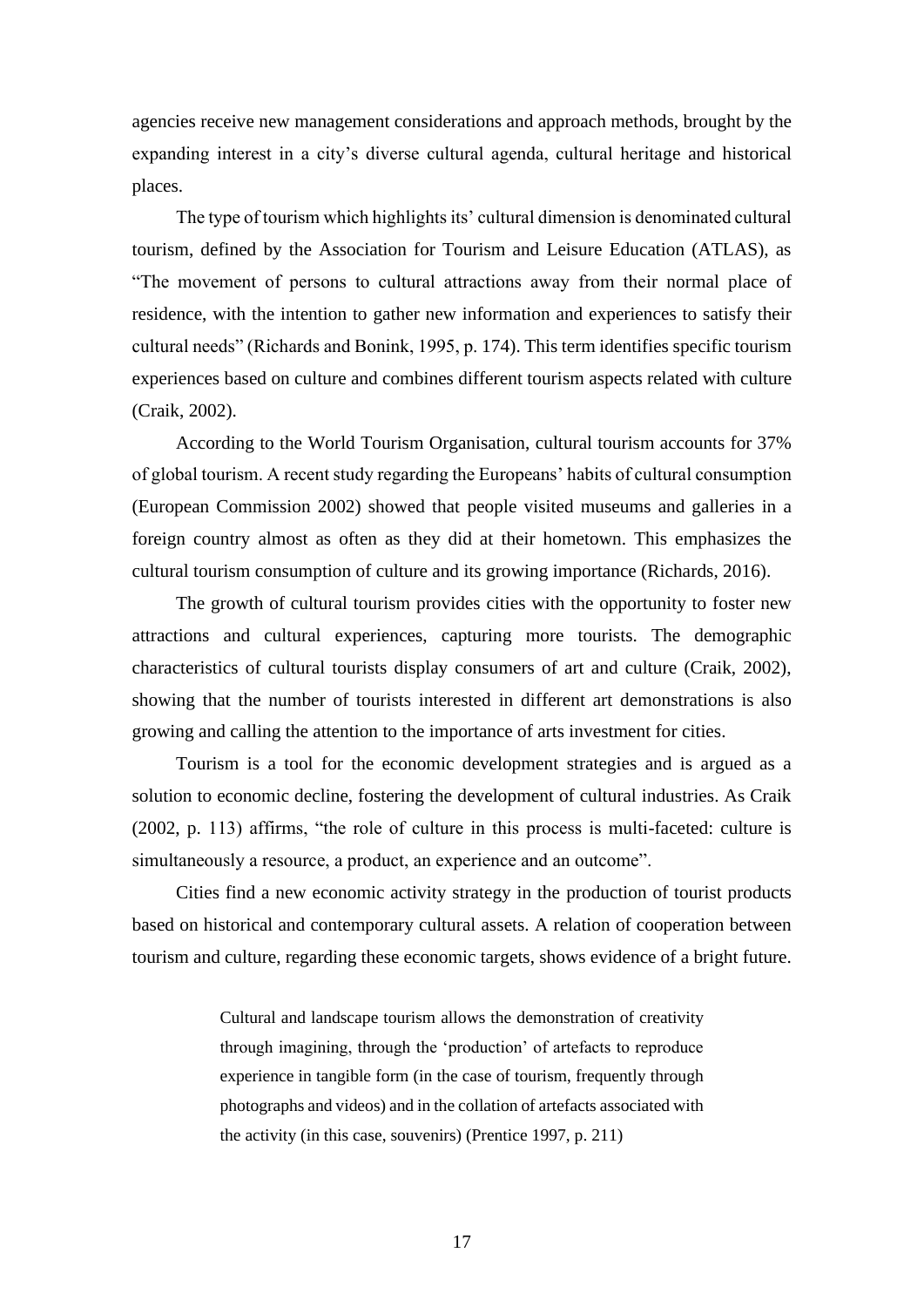In his study of cultural and landscape tourism, Prentice (1997) identifies artefacts like souvenirs as a creative way to develop a product representing the lived cultural experience. In fact, these small products such as souvenirs offer the tourist a physical memory and representation of a cultural feature of the city and are largely sold in big cities centres also as an artistic product. Craik (2002) also observes the pertinence of souvenirs:

> Most important is the ability to translate the site, historical figure, remembered activity, or experience into physical, durable and portable mementos which can serve as tangible reminders of the visit, through T Shirts, key rings, fridge magnets, posters, figurines, reproductions or art/ craftwork. (Craik, 2002, p. 122)

Graburn (1976) has observed the transformation occurred in the style and form of the arts and crafts of many indigenous people in consequence of tourism, changing the purpose of its production. Artefacts that once had only a cultural use, for example ceremonial and religious, become an object of production for sale. A more recent analysis from Wall & Mathieson (2006, p. 272) states that "the collection of anthropological writings on changes in Fourth World arts, emerging ethnicities, changing identities and the commercialization of cultural traditions is the earliest comprehensive statement on this type of tourist impact".

Tourism has speeded up the advancement and improvement of traditional art, but it has also influenced the renewal of certain forms of art and craft. It also has implemented a new relationship between tourism and art, becoming the tourist an art consumer himself, since the arts are being produced for external consumption. Hence, tourism affects the traditional art and craft forms, propelling its renaissance and preservation. A new market is developed, changing the art form and its quality, and the tourism artefacts trade emerges, expanding the artists' presence in a city, whether they are of host origin or not (Wall & Mathieson, 2006).

As cities began to understand art as a consumable cultural product of touristic attraction, different initiatives and events took place with the objective of expanding this field of culture and promoting the city's artists and art works. In London, 'open studios' were born in 1994, unlocking the gates of the workspaces of artists and designers to the public, disseminating the work of more than 40 artists. After 10 years, this small event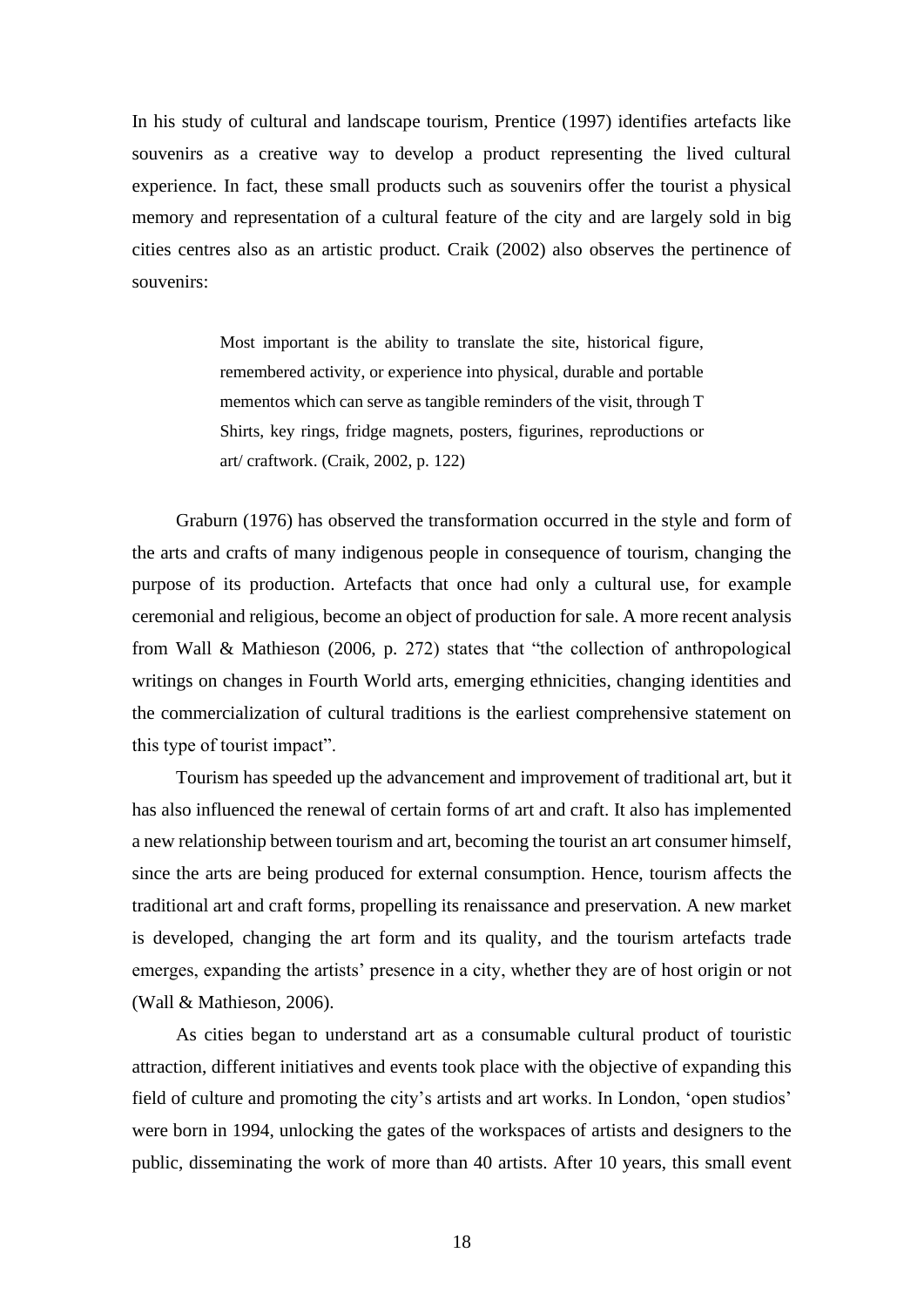was transformed into an extensive network, linking the industries of creativity and manufacturing, with over 1,800 artists supported and promoted. These events spread across London as big dimension cultural events - Designer's Block, 100% Design, Art shows – and even events including music gigs and publishers appeared. Artistic and creative production events spread worldwide, bringing a new exposition and value to these cultural industries (Evans, 2007).

Beyond all these art events and shows, independent street performers also perform as an attraction, amusing and entertaining the tourist's city visit. Simpson (2011) defines street performers as the individuals who present artistic performances in the urban space, with the purpose to receive donations from passersby. Lemay et al. (2013, p. 580) consider that street performers "entertain pedestrians as they walk down the streets of cities in hopes of receiving reimbursement for their time and energy". In Bath (England), with its 3.8 million-day visitors on an annual basis, one touristic attraction are the street performers, located throughout the city's centre. These street performers are considered part of the atmosphere created in Bath, bringing people joy and the experience of a more energetic city (Simpson, 2011). The art of these performers remarks and fills the city's identity and vivacity, making the touristic experience more interesting and fuller. They bring joy and colour to the streets, awakening the city with their performances and works.

> We could add that street arts deal with the preservation and renewal of the popular cultural heritage. They keep the traditions linked to fêtes and certain popular know-how alive. Furthermore, street arts decompartmentalise the academic codes of the fine arts by creating bridges between the different disciplines, and therefore very produce innovative creation forms. Street arts help broaden access of the populations to culture by positioning themselves in the public space, open to circulation, and by setting up in isolated or poorly equipped areas. Street arts mobilise the social fabric of the city and help forge or strengthen a sense of belonging among the city's inhabitants. Street arts are a communication vector for the cities and help dynamise the local economy (Floch 2007, p. 3)

Street arts like street performance represent a vehicle of dissemination of culture, bringing it closer to people without limiting the access to anyone, and improving the relationship and sense of belonging between citizens. In fact, street performance changes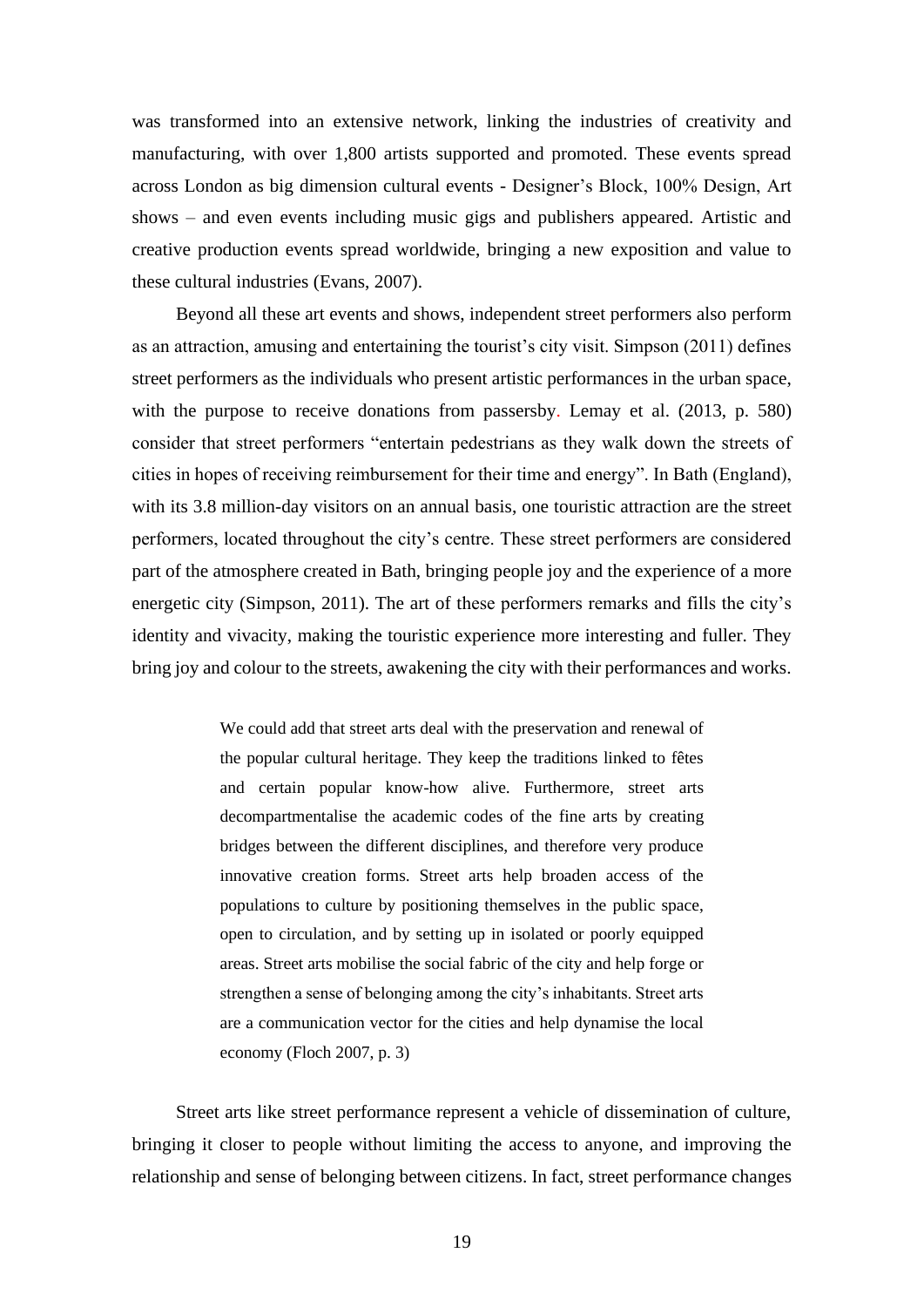the way we look at a street which is no longer just the way to get to our destination but a world full of life.

This way, apart from bringing animation to the tourists' journey, visiting and walking by the streets, street performance opens to the tourist community displaying the cultural and urban life of the city, as well as creating an environment, which fosters the involvement and interaction between people, giving them an enjoyable and interesting moment lived in our city.

#### **The performing art in the urban space**

According to the Oxford Dictionaries, "a person who performs music or other entertainment in the street or another public place for monetary donations" is called a busker. The artist's performance on the public space is commonly designated as 'busking' or 'street performance'.

> Forgoing the sanctity of a walled theatre space, with darkened auditorium, fixed seating, prepared audiences, and reassuring reviews, the street performer instead engages and manipulates the urban environment, using its traffic, noise, and passersby as props for his [sic] show. Buses rumble by; helicopters hover overhead; heckles interrupt the rhythm of the performance; rain, cold, or police can defeat the performer entirely. The audience surrounds the street performer, restless, waiting, impatient. Yet the street performer succeeds in transforming urban space into theatre place (Harrison-Pepper 1990, p. 140)

Mostly in the biggest cities, there are artists who make a living by performing in the streets. Cities nowadays are incrementally predicted to be creative, inventive and innovative, to have a 'buzz' in which street performers can fit into but not necessarily do (Thrift, 2004). Street performers enter the urban space, changing its patterns of use, affecting routines and offering the opportunity for different events to occur (Simpson, 2011).

As Harrison-Pepper (1990) describes the New York's street performers, they turn the urban environment into their own stage and perform or develop their art works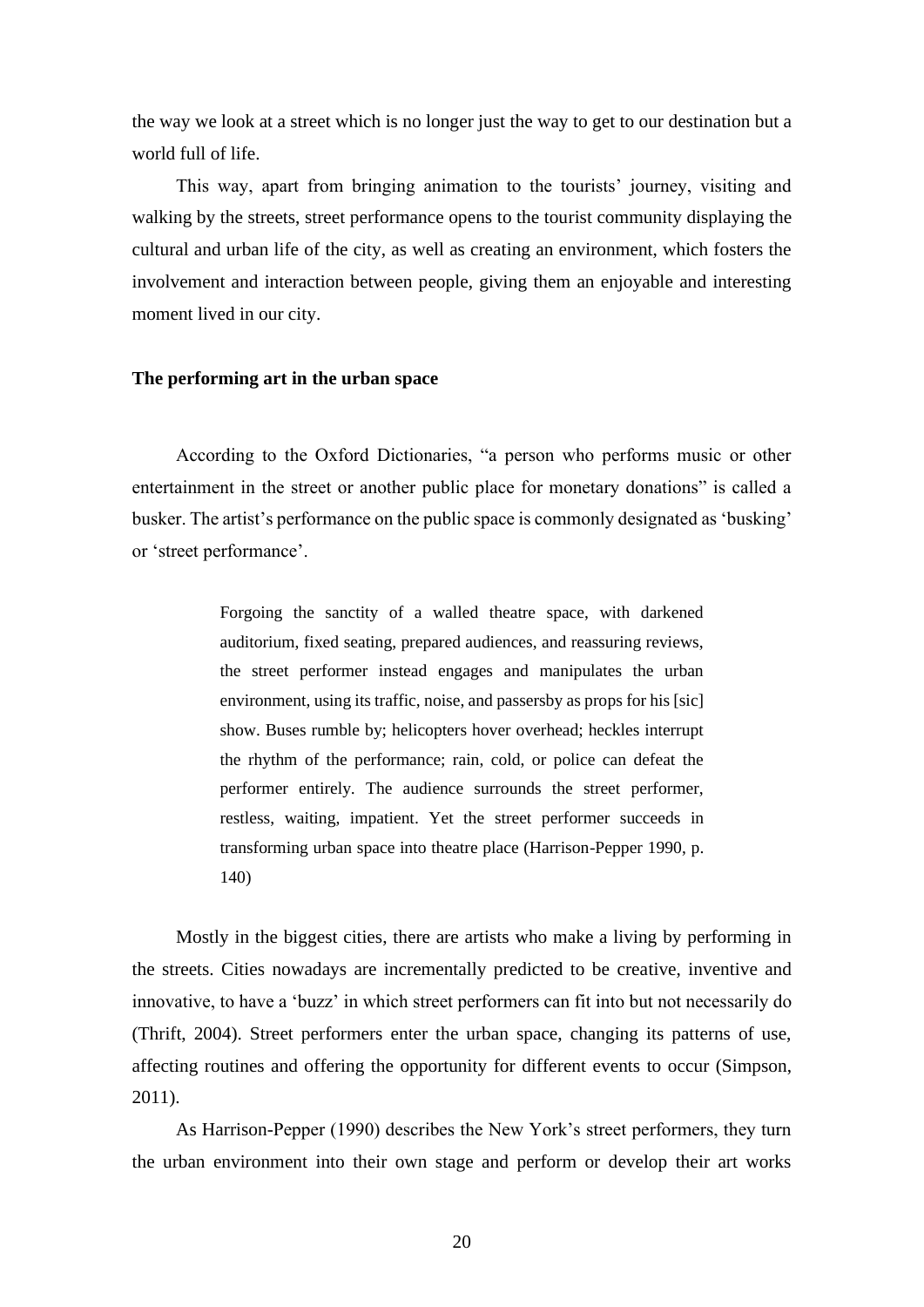surrounded, eventually, by tourists and citizens. While working on the streets, they intervene significantly in the everyday city life and its atmosphere, holding the capacity to create cultural spaces inside the limits of the street (Simpson, 2011).

Public spaces are characterized by Ehrenfeucht and Loukaitou-Sideris (2007) as the spaces where the interaction between people from different private circles occurs, where people don't need an authorization to enter, and in which people's behaviour and conduct is their own decision to make. However, since "[a]ll places have restrictions – physical, legal, social – on their access and use" (Ehrenfeucht and Loukaitou-Sideris 2007: 106- 107), a space that is absolutely public is unlikely to exist.

The performance of the artists affects the organization of the street at a space and temporal level, with the dynamic and drifting characteristics of the performance bringing density, rise and flow to the space (Harrison-Pepper, 1990). Tanenbaum (1995) argues that street performances create spontaneous encounters, bringing people closer in a democratic way, changing the way we perceive the urban space and breaking with the everyday individual routine. In fact, the space between the performer and the audience is reduced in a street performance event where the environment is more familiar and relaxed, and easier to involve and interact with the spectator (Mason, 1992). Pinder (2005) defends that the presence of this performing art can also foster the cities' geographies to be regarded through a critical point of view, concerning the formulation of the urban space and how to develop new possibilities.

Apart from the proximity of the performance, street performers are also confronted with the challenge to improvise, keeping their performance as a natural fluid act since there is no script (Tanenbaum, 1995). These are some of the characteristics which differentiate street performers from artists performing on a stage. The mixed crowd formed in a street performance situation also breaks with the conventional audience in a theatre, separated through classes and showing off the economic power of people (Auslander, 1999). In the urban space, the artist work is more democratic for its audience as everyone can watch, without the existence of a separation, and regardless of their economic power, race or age (Tanenbaum, 1995).

Citizens, tourists, anyone from any socioeconomic level become spectators, sharing the moment and even laughing with each other. Street performance fosters the contact among strangers, transforming the public urban space in a place of conviviality (Tanenbaum, 1995).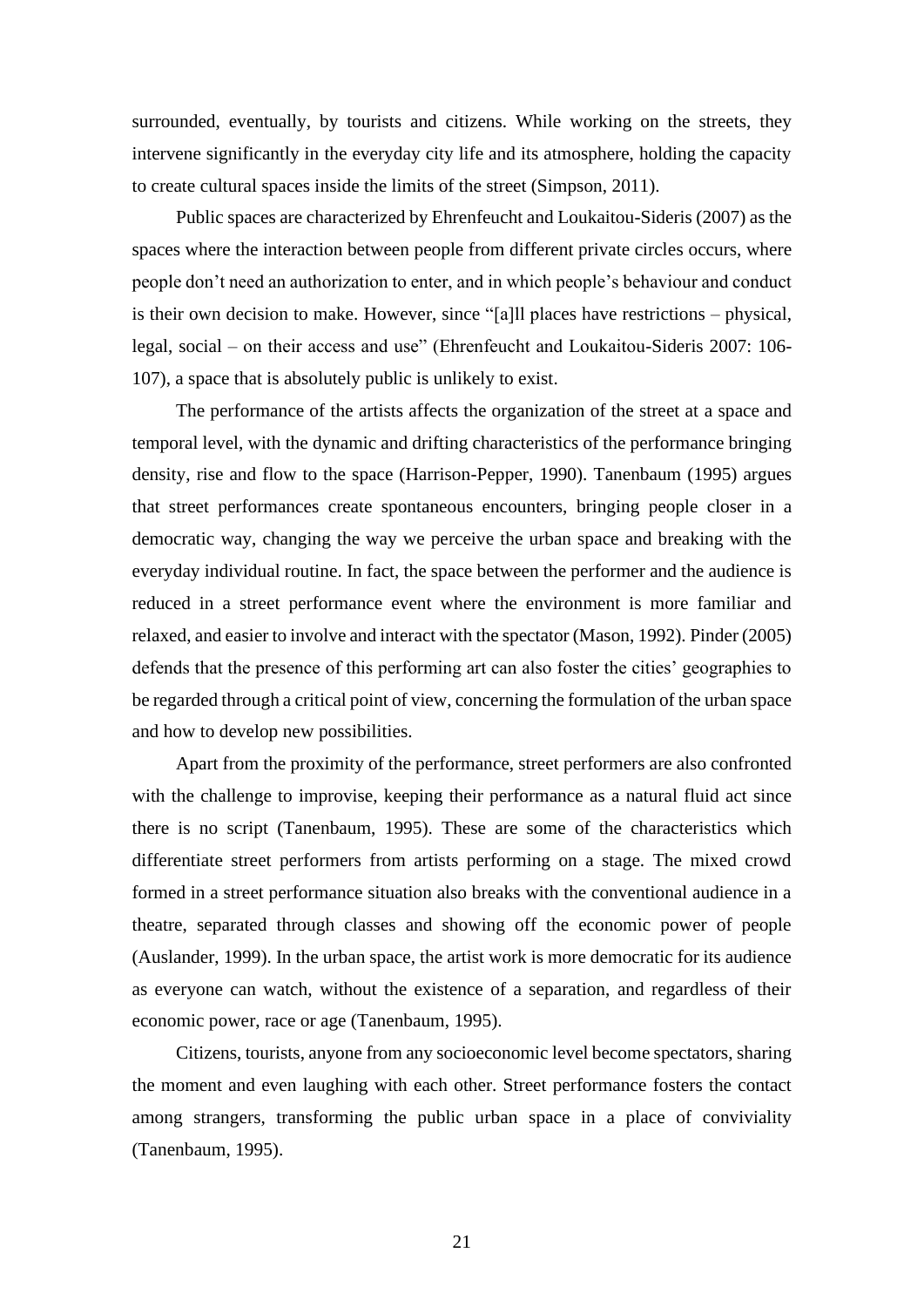Street performance influences social relationships and the way we live with each other in a community, but it also transforms in a symbolic form our urban space, creating a stronger connection between people and the environment they live in or visit. The work of street performers can change our perception of the city space and even the way we think and act about it and the people and environment around us (Duxbury, 2013).

According to Duxbury (2013), to address sustainability, regarding our urban space, is possible with the intervention of artistic practises in the public space. Street performance captures public involvement, gaining the power to influence positive cultural changes and to stimulate public participation in the transformation of the city and communities into more sustainable places.

#### **Street performance in Portugal**

In Portugal, street performers are a constant presence in big cities like Lisbon and Porto but also in other urban centres. Although the street performance world still has a low recognition level and acceptance, some street events related to the performing arts started to appear, promoting this type of art demonstration and encouraging people to discover it. The first major event of street performance, organized in Portugal since 2001, is Imaginarius, an international reference happening annually, with a two-day duration, in Santa Maria da Feira. Here, street performers are given the space to present their creations and preform for the public. Imaginarius is now part of the European route of street arts festivals, with a distinction made with the EFFE label, and collaborations with other projects. Santa Maria da Feira is denominated as the Portuguese capital of street arts with its strategic investment on artistic creation as a means to achieve economic development. This event opens and extends the cultural offer of the city, bringing closer different communities and cultures, involving its habitants and local traditions (Costa, 2016).

Crato, a village in Portalegre, developed in 2016 the first Busker Festival – International Festival of street artists – building several stages in the historic and interest zones of the villages where the artists were able to perform. With this initiative, the local organization intended to reinforce the community identity, bringing different cultures closer and fostering a sustainable local economy through cultural development.

Óbidos Buskers Festival – international festival dedicated to the street arts – saw its first edition happening in 2016. The vison of this festival regarding street arts embraces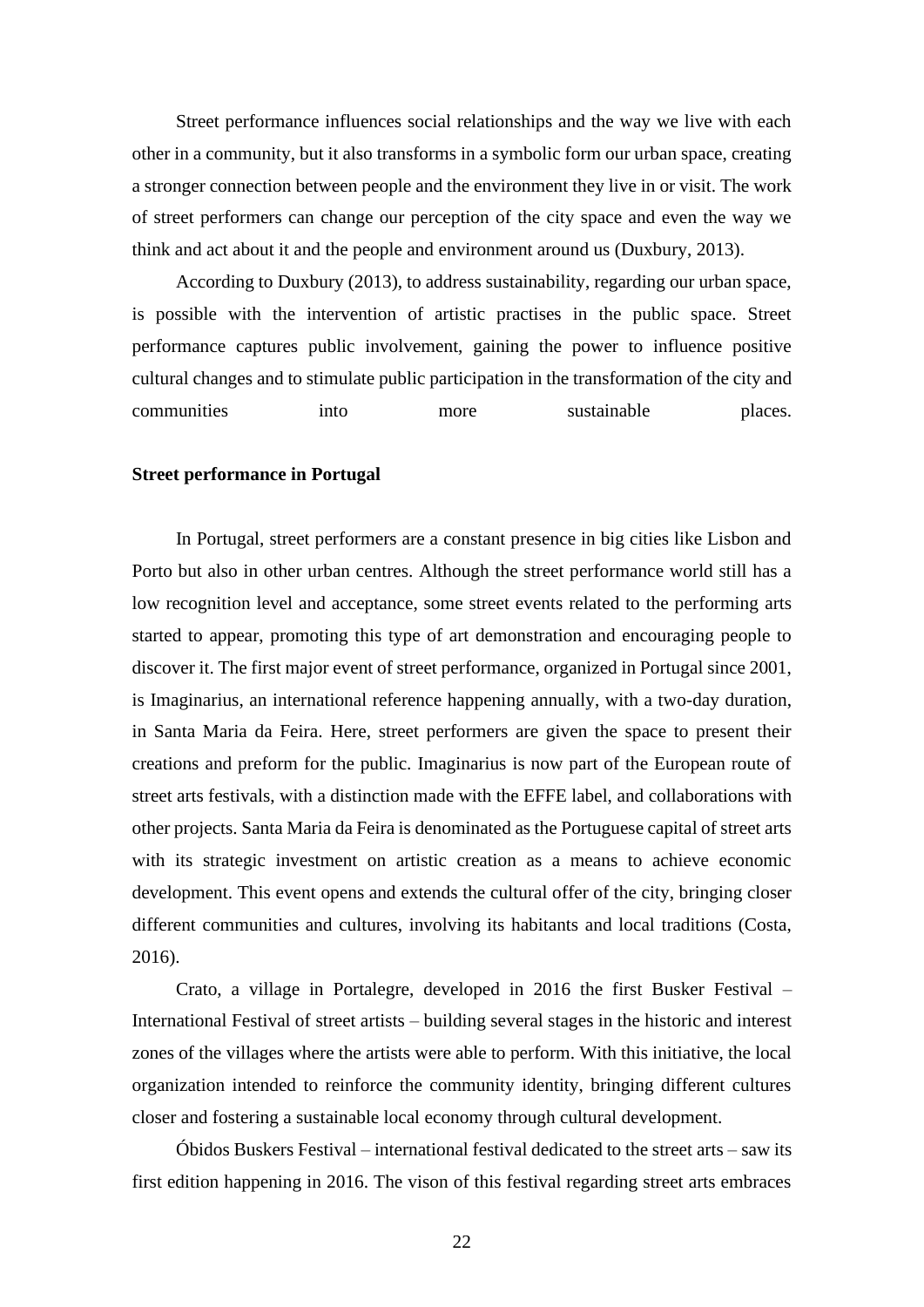the street as a free citizen's space, where one must be able to assist to free artists performances in the open space. Óbidos Buskers Festival values street artist's performances as a work that requires respect and consideration and that one must repay for the effort and dedication put in by the artist. Supporting the development and growth of street artists, the event has occurred annually until the present year.

In the bigger cities, Lisbon and Porto, different events have been organized in the last years. In Porto, a group of students came up with a festival for all types of street art – Artua – also including an art contest between its participants. Their idea was to foster tourism in the city and to give value and attention to the Portuguese street talent. Artua also represents the break of barriers and prejudices concerning street art, as an attempt to change people's mind and their appreciation to this type of art. Porto Busker and Porto's city council arranged together the Porto Busker Fest, occupying all august weekends, a festival which united several Portuguese and international street artists who were able to perform in different stages throughout Porto's downtown. Acrobats, clowns, dancers, living-statues, magicians and musicians, all have a seat in Porto Busker Fest, bringing energy and life to the city, encountering in this month a place for self-promotion and growth (Fitas, 2018).

In Lisbon, *Chapéus na rua* – Lisbon Busking Festival third edition took place in 2018, for 3 days, in the city's centre, promoting street art as an urban artistic expression. This event organized by COR.D'AC – Corrente de Arte Association, intends to break the differences in cultural access, bringing the art closer to every citizen or tourist, regardless of their economic possibilities. The festival also wants to change the idea of street art as an art of poor people, leading people to appreciate and enjoy street performances (Morais, 2018).

Apart from street art events, there are also other initiatives taking place in Portugal with the objective to support street artists, helping them to find other works or projects. *Central de Artistas*, for example, is a free platform which exhibits and promotes Portuguese and foreign artists performing all over the country. This platform discloses the artist's work, enabling its hiring from the users of the platform.

*Portal de Artista*, a website making available the acquisition and sell of animation services, gives the artists the necessary weapons for giving access of their work to anyone who wants to hire them. To be part of this website, artists must pay a monthly value with a binding period of one year.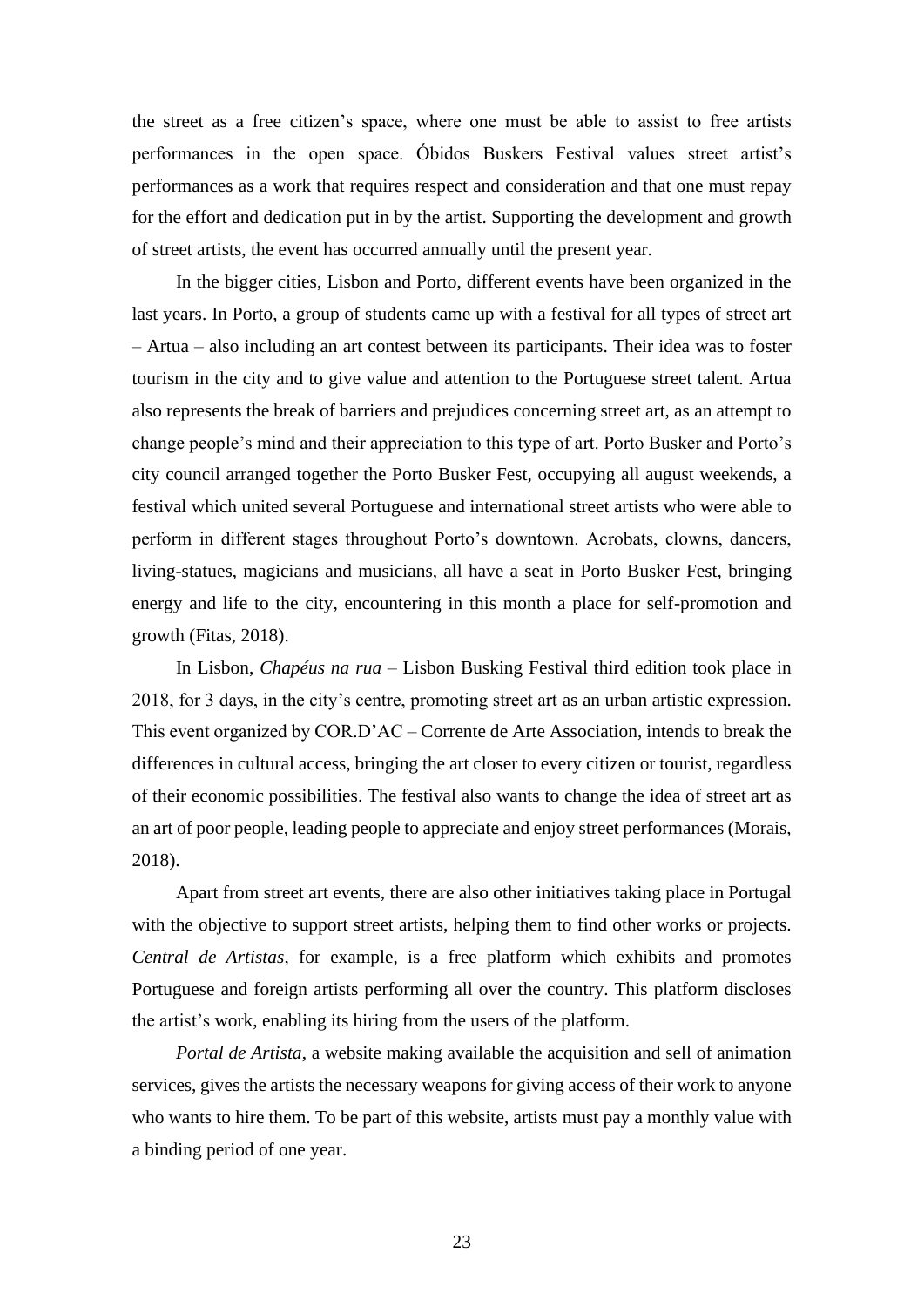Another example is 'Book a street Artist' – a creative company empowering artistic talent and disclosing it universally. The company develops a portfolio of the artists who contact them and gives to the general public the opportunity to hire these artists. 'Book a street Artist' works freely and without contract and it includes graffiti, music, illustration and other performative artists.

> It is evident from the preceding discussion that, while street performers intervene in the everyday life of the city and produce convivial and sociable spaces, these interventions can make their presence contentious in various ways and therefore result in measures being taken to place limits on them. This is increasingly taking the form of a strategic tightening of the controls over street performers in light of relatively static issues (noise levels, timing, and "quality" of act). (Simpson 2011, p. 427)

However, as Simpson (2011) describes, the presence of street performers in the urban space implies the establishment of certain limits or rules regarding how they use the space, the amount of time and even the noise produced by them. In some countries, legislative responses to the performance of street artists in the urban space have been developed. Local authorities introduce licenses or codes of conduct, performers have to adhere in order to work on the street (Simpson, 2011).

With the presence of street performers in the public space, different legislative responses have been developed, in some countries with more severity, in others in a more liberal way (Simpson, 2011). In Portugal, Lisbon is the only city with legislation regarding the presence of street performers in the urban space. Until 2015, street performers in Lisbon would have to pay for a license in order to be authorized to develop their activity. Since then, Lisbon council has transferred this responsibility to the local councils. They now have the power of deciding over giving the license to the performing artists requiring them. The license of occupation of the urban public space is free but of mandatory acquisition. In Porto, there is no legislation for this kind of activity. There is no license of space occupation, however, there is an informal code of conduct, leading the artists to respect each other's space and the street.

The presence of street performers reveals itself as an energetic and relaxed environmental creation in the urban space, bringing animation and entertainment for those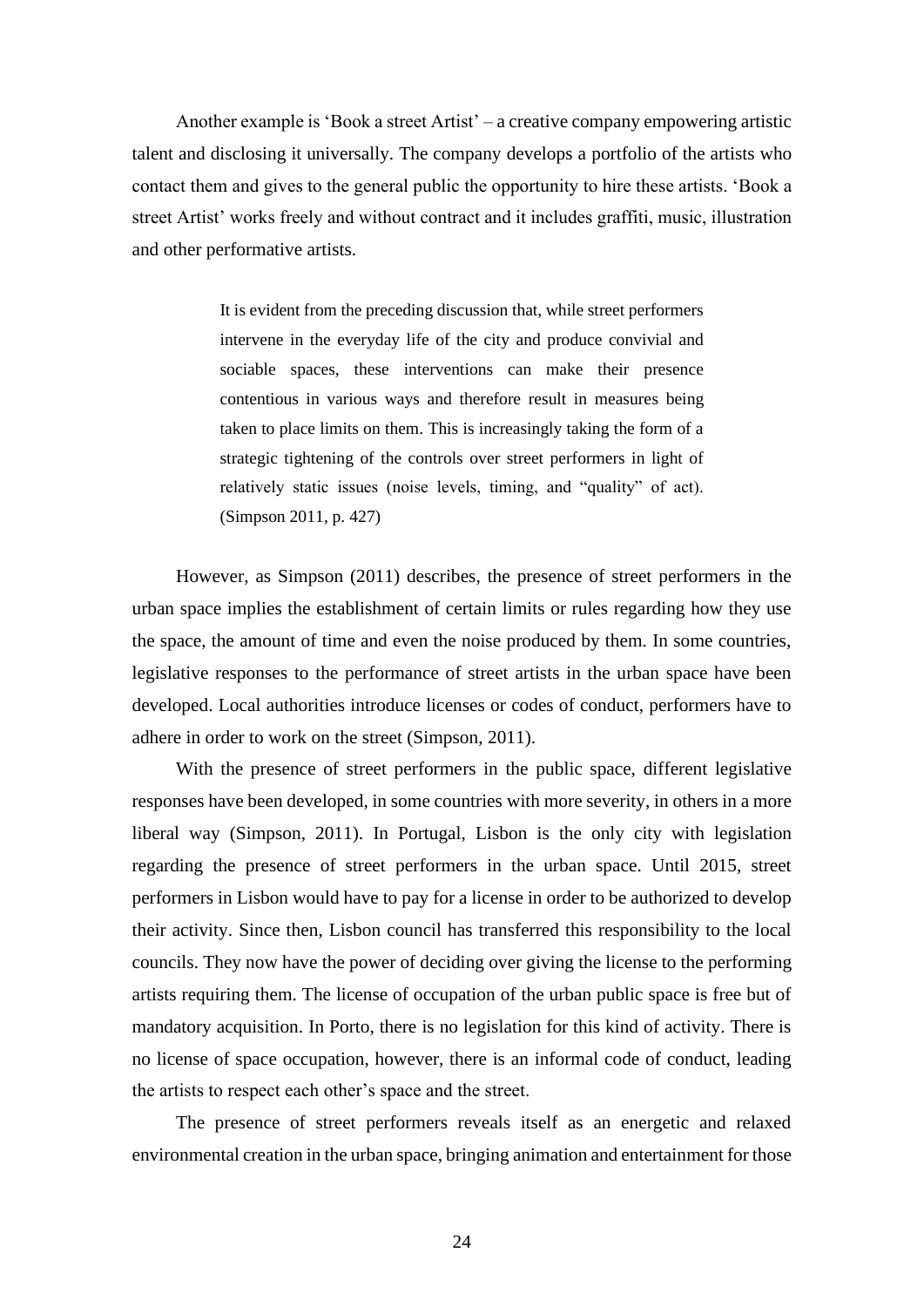walking by who, apart from being spectators, can enjoy the performance closely and even engage in it. The performances of artists in the street create proximity and interaction between its audiences, including also a strong implicit sense of democracy with the inclusion of people from any kind of social or economic level in the public.

Street performers can be met in different cities in Portugal, being Lisbon and Porto the ones with the most affluence. Although this type of art is still not given enough value and support in the country, different events concerning street performance started to appear in the last decade gathering the space and attention for these performing artists to present themselves. Online platforms have also been created with the intent to help street performers' work to be appreciated and even supported financially for personal purposes of the client.

The work conditions of artists on the street has been given little to no attention in most cities, being Lisbon the only one with a legislation and regulation concerning this type of art. This reflects the value given by local authorities to this work, leaving the performers and the community exposed to any kind of situation regarding the performance of artists in the streets.

## **Street Performance in Porto**

Porto, together with Lisbon, is one of the two cities in Portugal that represents a centre of intensive cultural demand and supply, regarding the performing arts. The reason behind this fact is not only related with the dimension of the city but also with its facilities, which exist in bigger number and are better when compared with other cities, and with the social and professional qualification of the population being more developed. This way, the demand towards the quality of activities is affected, causing a generally positive response from the cultural field to a clustering economy auto-generating synergies (Macário, 2015).

Porto concentrates a heterogeneous, young, educated and demanding audience, generating the appearance of larger and new audiences, with new practises the local cultural policies have to face. Being a city with more cultural activity, Porto represents a place with the appropriated facilities and environments to produce different genres of arts (Santos et al. 2012).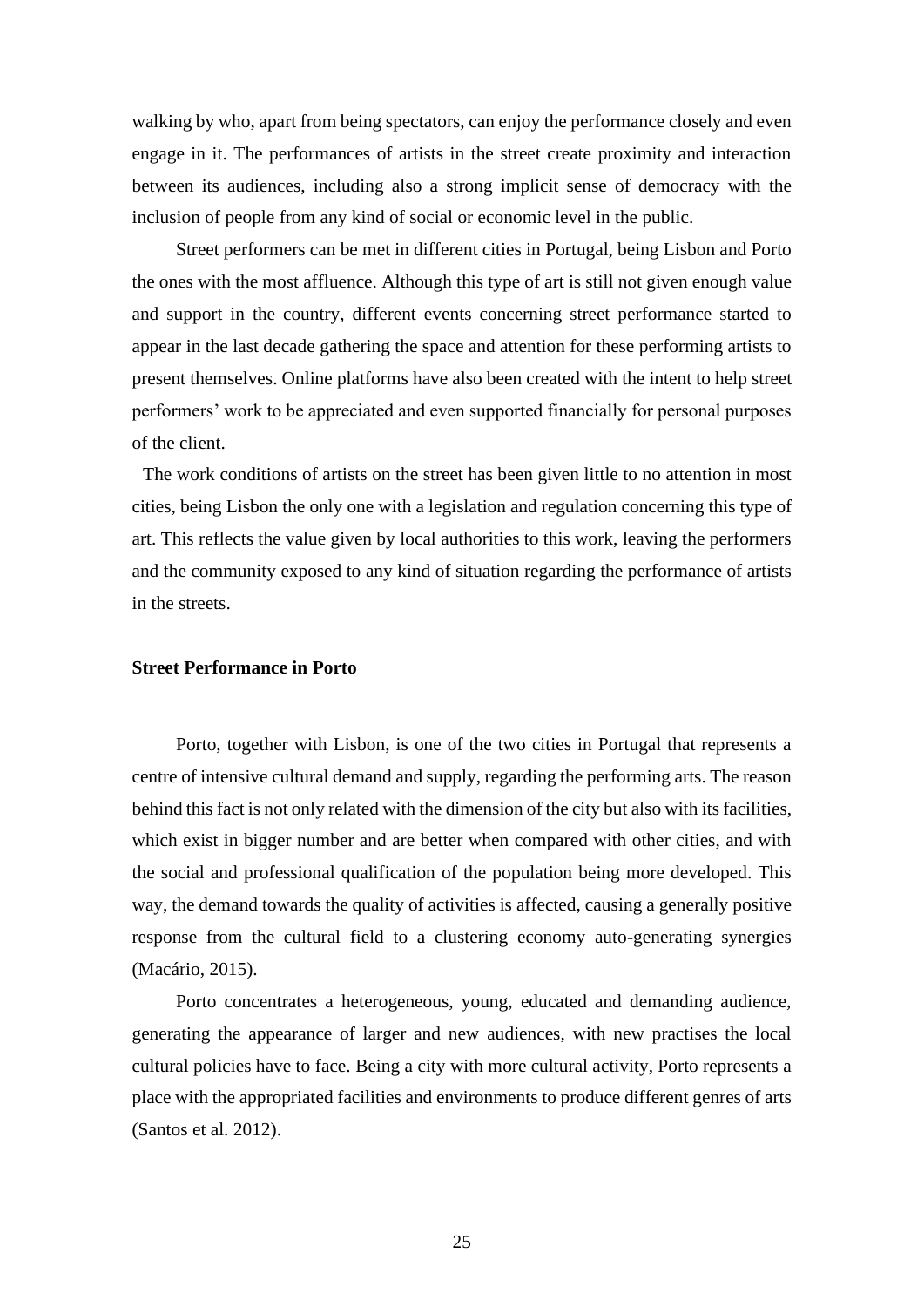"It is clear that tourism and culture have become increasingly closely linked as their role in regional attractiveness and competitiveness has become clearer" (OECD, 2008, p. 35). Porto has been elected best European Destination in 2012, 2014 and 2017 by European Best Destinations. Also the Portuguese Smart Cities Index recognized in 2016 the city of Oporto as "the Portuguese city with better results in what concerns the main vectors of intelligence (policy, strategies and projects implemented, edification, mobility, energy and smart services)" (Guerra et al., 2017, p. 129). These acknowledgments have reinforced the reputation of the city of Porto as a tourist destination, boosting the growing number of tourists in the city and its variety (Guerra et al., 2017). "According to Porto e Norte and the Tourism Department of the Porto City Council, tourists visiting the Porto region have an above average cultural level, being demanding when evaluating the experience. They are also characterized by having a medium/high and higher educational level; they are sensitive to local cultures and seek authentic experiences; they have a medium/high purchasing power; they are concerned about preserving the environment; they evaluate tourist products in advance; they are users of new ICTs; they travel with their family; and they prefer flexible itineraries and rationalize their consumption" (Liberato et al., 2018, p. 10). The willingness of tourists visiting Porto to have a cultural experience in the environment of the city works as a motivation for street performers. The great flow of tourists through the city's downtown area rises the attention achieved by the artists performing in the streets as well as their income. Artists reaching for international recognition see in the presence of foreign visitors a path to touch new horizons and spread their work. They plan the location for their performances based on the affluence of citizens and tourists, leading them to the city's downtown and historic centre.

In Porto city, street performers are a permanent presence in the downtown urban space. The most crowded areas such as Ribeira, Rua de Santa Catarina and Rua das Flores are rich in melodies, paints and even magic tricks during the day. Here we can meet Portuguese artists performing every day, changing places now and then, but we also encounter foreign artists who stop by for a day or two and take advantage of the city's movement, or who found in Porto a place where they can stablish their work, performing freely for who happens to step in that street. Painters selling their drawings, musicians sharing their songs and playing their instruments, circus performers, manipulation of puppets, this is the spectrum of street art filling Porto's downtown.

In the city of Porto, there is no legislation concerning street performance, no licenses or any kind of official regulation. There is, however, an informal conduct code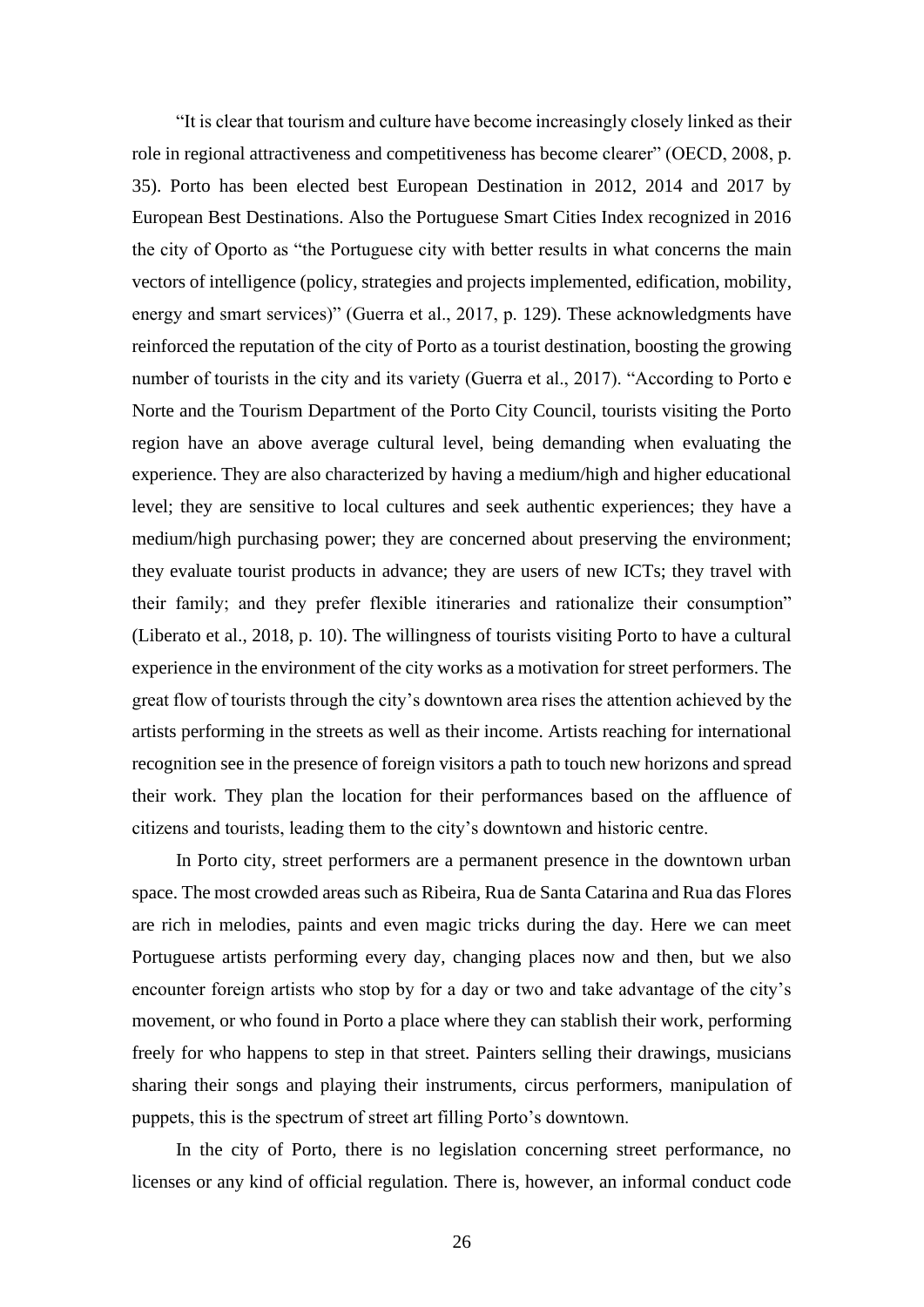between those working on the city's streets. This informal code implies a distance that must be kept in the street space between artists, so as not to interfere with each other's work or performance. Staying in the same space more than two hours is avoidable by the artists as it is advisable to keep the distance relatively to commercial spots, in order to keep their entrance free. When the artist's performance is noisy, it is wise to make pauses and not to use an amplifier (Moreira & Pinto, 2019).

In an interview delivered by the JPN, workers from cafés and hotels in 'Rua de Santa Catarina' revealed to have witnessed situations where the presence of artists in the street disturbed their business. They described as an example, performing artists blocking the entrance of a hotel and hampering the clients' movement, entering and exiting the café. In consequence of these situations, the workers support the creation of a legislation regarding the presence of street performers or even of a payed license (Andrade & Moreira, 2016).

The artists performing in the streets feel they are looked down upon by the community who perceives them as beggars, not valuing their work. In addition, some have been part of conflicts between artists not respecting one's space or fighting for one. This and other difficulties street performers live with, have led them to think about the idea of creating a union for street performers and workers. They understand the creation of a union as a means to achieve more respect and valorisation from the community but also as a means to bring artists closer, fostering the spirit of union, team and mutual help, improving the relationship between artists (Moreira & Pinto, 2019).

Although the presence of street artists in the city of Porto is widely seen and sensed in the downtown part of the city, the absence of any kind of regulation concerning this type of work seems to affect the artists and the people working in establishments situated in the same streets. The need for the creation of rules regarding street workers comes from the will to provide a fair, equal and peaceful environment between performers and their interaction with the urban space and citizens.

## **Conclusion**

With the high speed of evolution and level of competitivity of the big cities around the world, searching for tools which incentive urban growth and development is an actual concern. Street performance stands out for its potential as a form of art and cultural expression and as a creative and attractive activity to the public, specially a tourist public.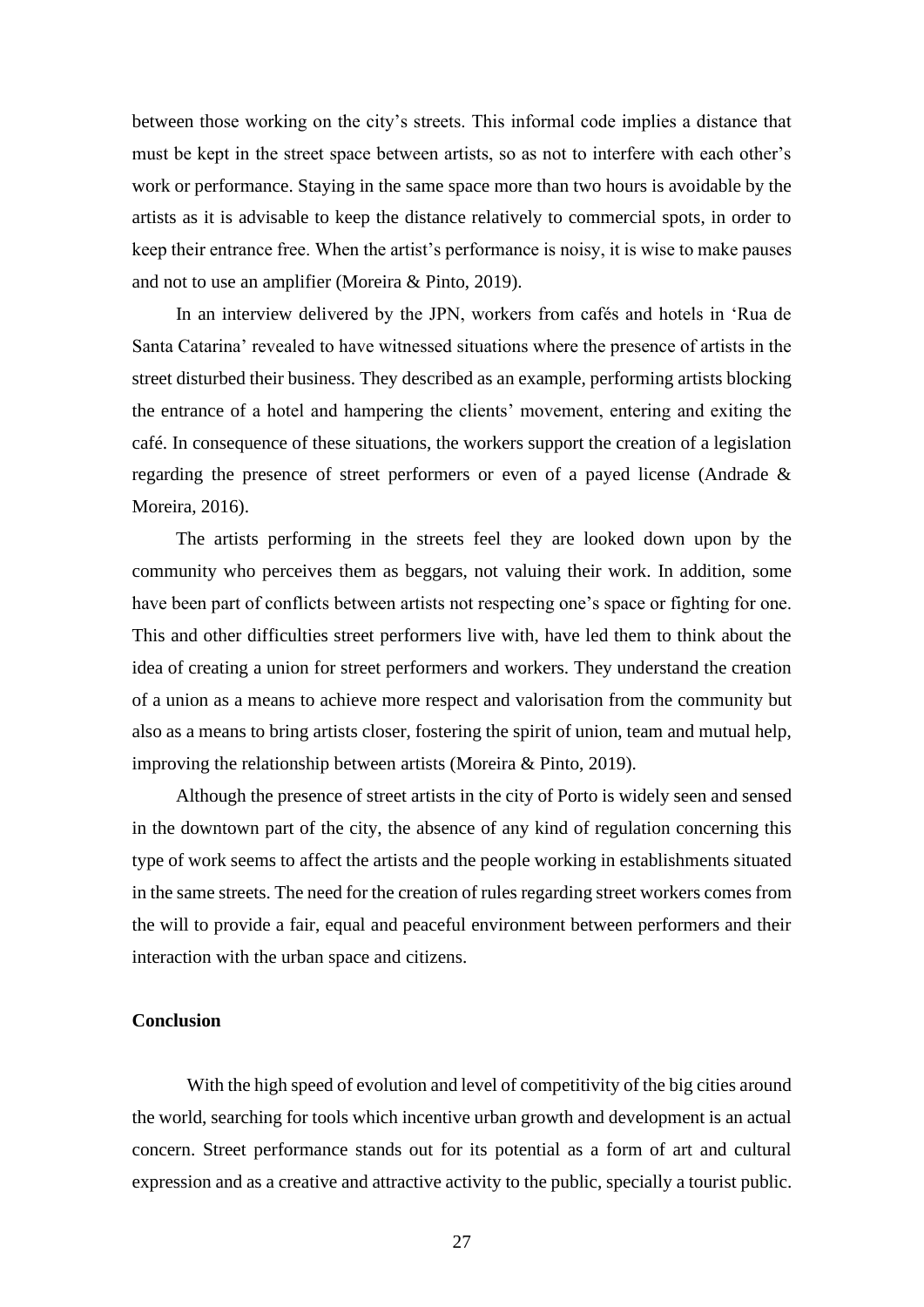Street performance can represent the culture of the city it is presented in, bringing value to the urban space and city image. It can be of use in developing new business and tourist attraction points concerning its artistic and entertainment power. Opposing the devaluation of this activity, cities can find in street performance a source worthy of investment and support, which gathers talent and creativity from the artists working on it and playing an important role in the innovation of our urban space.

In Portugal, street performers can be met in different cities, being Lisbon and Porto the ones with the most affluence. Although this type of art is still not given enough value and support in the country, different events concerning street performance started to appear in the last decade gathering the space and attention for these performing artists to present themselves. Online platforms have also been created with the intent to help street performers' work to be appreciated and even supported financially for personal purposes of the client.

The work conditions of artists on the street has been given little to no attention in most cities, being Lisbon the only one with a legislation and regulation concerning this type of art. This reflects the value given by local authorities to this work, leaving the performers and the community exposed to any kind of situation regarding the performance of artists in the streets. This way, it is required that the cities acknowledge street performance as a serious and respectful art activity which deserves attention and valorisation.

## **References**

- Andrade, C. & Moreira, D. (2016). Artistas de rua dividem Santa Catarina. JPN. Retrieved from: https://jpn.up.pt/2016/02/23/artistas-de-rua-dividem-santacatarina/
- Auslander, P. (1999). Liveness: Performance in a mediatized culture. London & New York: Routledge.
- Baggio, A. F., & Baggio, D. K. (2015). Empreendedorismo: Conceitos e definições.
- Revista de empreendedorismo, inovação e tecnologia, 1(1), 25-38. Retrieved from: https://seer.imed.edu.br/index.php/revistasi/article/view/612/522
- Bašová, S. & Bustin, L. (2017). Creative And Smart Public Spaces. International Journal of Liberal Arts and Social Science. Vol. 5. 17-33.
- Clark, T. N., Lloyd, R., Wong, K. K., Jain, P. (2002) Amenities drive urban growth. Journal of Urban Affairs, 24: 493–515.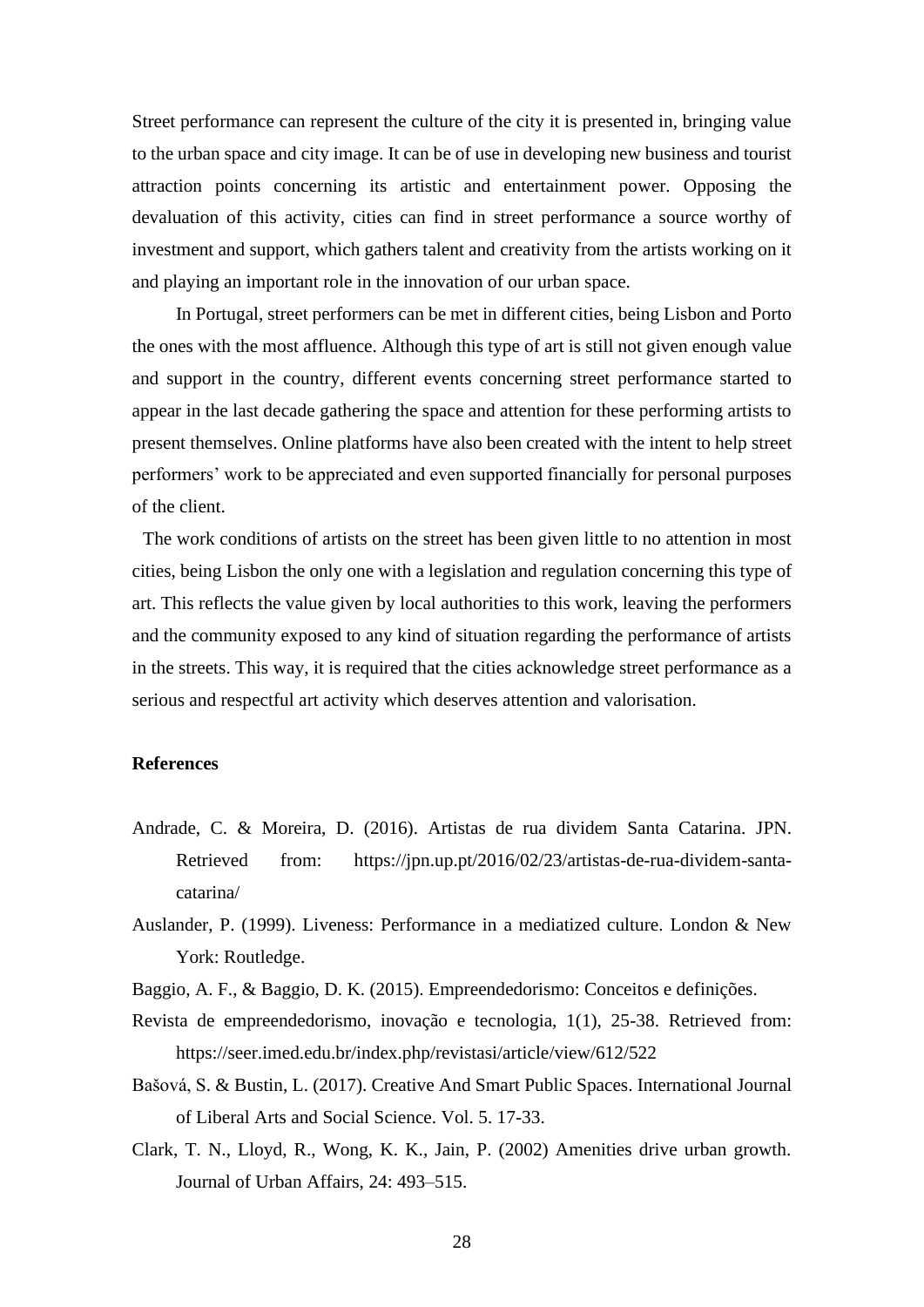- Costa, B. F. D. A. (2016). Novas tendências para a internacionalização de projetos artísticos no domínio das Artes de Rua (Tese de Doutoramento). Universidade Católica Portuguesa, Portugal.
- Costa, P. (2003), *As actividades culturais e a competitividade territorial: o caso da Área Metropolitana de Lisboa*, Universidade Técnica de Lisboa. Dissertação de Doutoramento em Planeamento Regional e Urbano. Lisboa: ISEG/UTL.
- Costa, P., Vasconcelos, B., & Sugahara, G. (2011). The urban milieu and the genesis of creativity in cultural activities: An introductory framework for the analysis of urban creative dynamics. *CIDADES, Comunidades e Territórios* (22), 3-21.

Craik, J. (2002). The culture of tourism. In Rojek, C. & Urry, J. (Eds.), Touring cultures:

Transformations of Travel and Theory (pp. 123-146). Routledge.

- Morais, N. (2018). Chapéus na Rua Lisbon Busking Festival. Antena 1. Retrieved from: http://www.rtp.pt
- Moreira, C. & Pinto, C. (2019). Associação, sindicato, liberdade total: que futuro para os artistas de rua? Público. Retrieved from: https://www.publico.pt/2019/02/24/local/noticia/associacao-sindicato-liberdadetotal-futuro-espera-artistas-rua-1862988
- OECD (2008), The Impact of Culture on Tourism. Paris: OECD Publishing, Paris.
- OMC, E. (2012). European Agenda For Culture. Work Plan For Culture 2011-2014.
- Prentice, R. (1997). Cultural and landscape tourism. Facilitating meaning. In Wahab, S. & Pigram, J. (Eds.), Tourism, Development and Growth: the Challenge of
- Sustainability, (pp. 209-236). London: Routledge.
- Richards, G., & Bonink, C. A. M. (1995). European cultural tourism markets. Journal of Vacation Marketing, 1(2), 173-180.
- Richards, G. (2016). Cultural tourism. In Archaeological Displays and the Public (pp. 1- 11). Routledge.
- Santos, A., Babo, E., & Guerra, P. (2012). Cultural Policies andlocal development: The Portuguese case, Portuguese Jornal of Social Science, 12(2), 113-131.
- Simpson, P. (2011). Street performance and the city: Public space, sociality, and intervening in the everyday. Space and Culture, 14(4), 415-430.
- Tanenbaum, S. J. (1995). Underground harmonies: Music and politics in the subways of New York. Cornell University Press.
- Thrift, N. (2004) Intensities of Feeling: Towards a spatial politics of affect. Geografiska Annaler B, 86, 57-78.